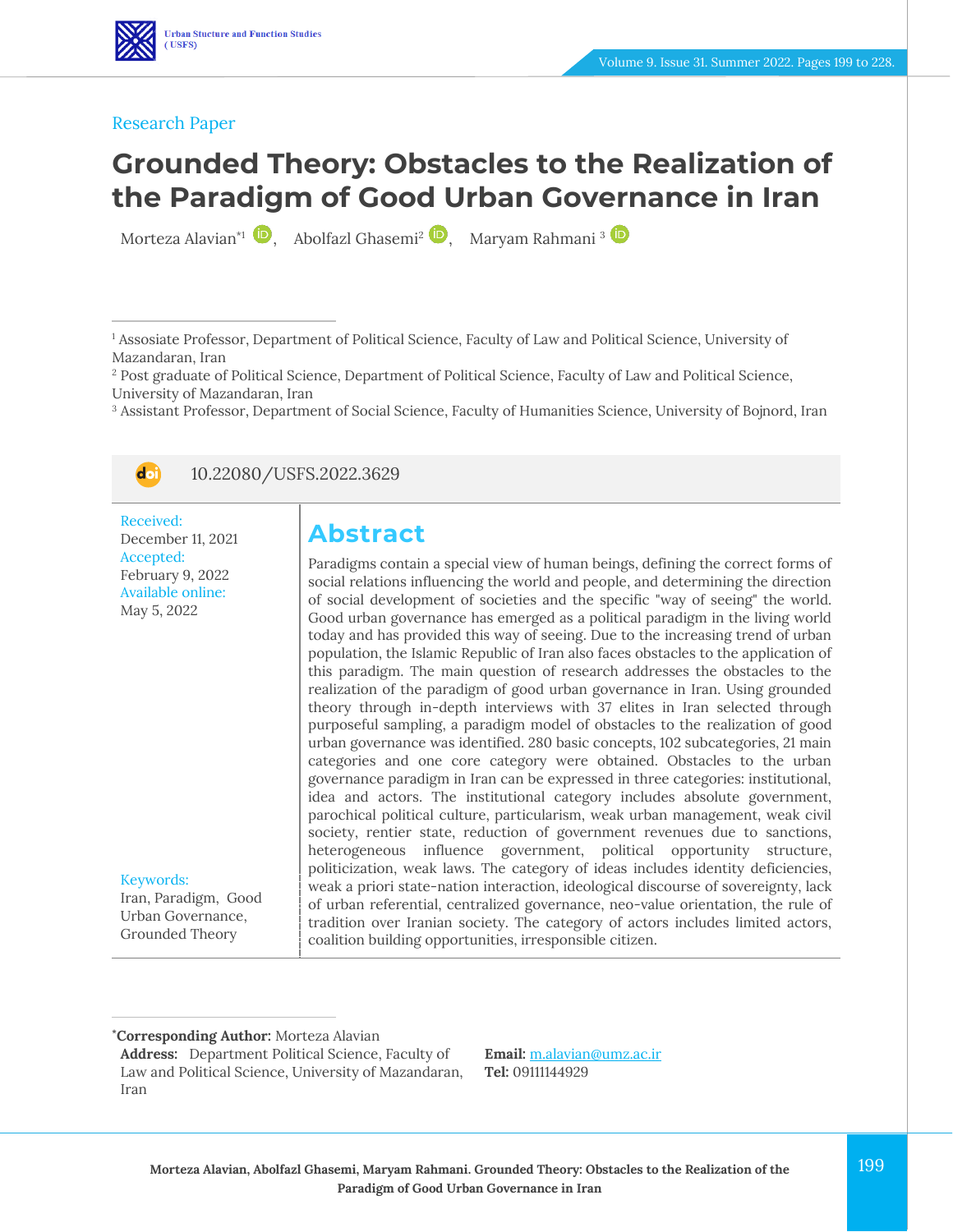

## **Extended Abstract**

### **1. Introduction**

Each paradigm contains a look at human nature, defines the correct forms of social relations between those who are equal or have hierarchical relations, and specific relations between institutions. The main purpose of each paradigm is to explain the world, its connection and the place of human beings in it, and to help bring together the diverse and numerous needs of groups and society. Political paradigms are the pervasive conditions of political discourse. These paradigms can provide suggestions for the policy-making process that is structured by a set of specific ideas.

These ideas in policy paradigms are somewhat independent of the institutions that use them (Cox & Belond, 2013: 308- 309). Thus, a policy paradigm defines a theoretical tool for identifying and understanding the guiding principles or ideas for creating the public policy. Good urban governance is one of these policy paradigms introduced by the United Nations in the 1990s. The purpose of this paradigm has been to improve human life and the ability to solve the problems of societies. Due to the increasing population of urbanization, attention to the issue of urban governance as the basis of urban policy and urban planning has doubled. The Islamic Republic of Iran also has small and large cities as well as metropolises that have a large population. Due to the increasing trend of urbanization in Iran from 1986-2016, the urban population has increased from 54.3% to 74%. The number of cities in the country has increased from 496 cities in 1986 to 1424 cities in 2021. In this research, with the method of grounded theory, we deal with the obstacles to the realization of the

paradigm of good urban governance in Iran.

### **2. Research Methodology**

The dominant paradigm of research is the interpretive paradigm and the method used is qualitative. Qualitative research seeks to understand the meaning, concept and everything that exists in the biosocial world and constructs it. To understand the obstacles to the realization of good urban governance, by entering the field of study, oral data were collected through in-depth interviews to understand the obstacles to the realization of good urban governance in Iran and analyzed using the grounded theory method. Purposive sampling was used to select the research participants. In the present study, people who had a practical and theoretical relationship with the issue of good urban governance were selected as interviewees. To analyze and interpret the data, the researcher first read the full text of the interviews several times to get an overview of the full text and general logic of the interview and gain a general understanding of the data. Then he started the coding process. The coding process was performed under three stages of open, axial and selective coding.

### **3. Research Findings**

In this research, line-by-line analysis was used to examine the text of the interviews. In this way, the interviews were reviewed line by line, and after identifying the initial codes, conceptual labels were identified for them. 280 initial codes were identified as the result of data analysis and conceptualization of expressions. In the next stage, the concepts were abstracted into sub-categories and main categories. In the meantime, the continuous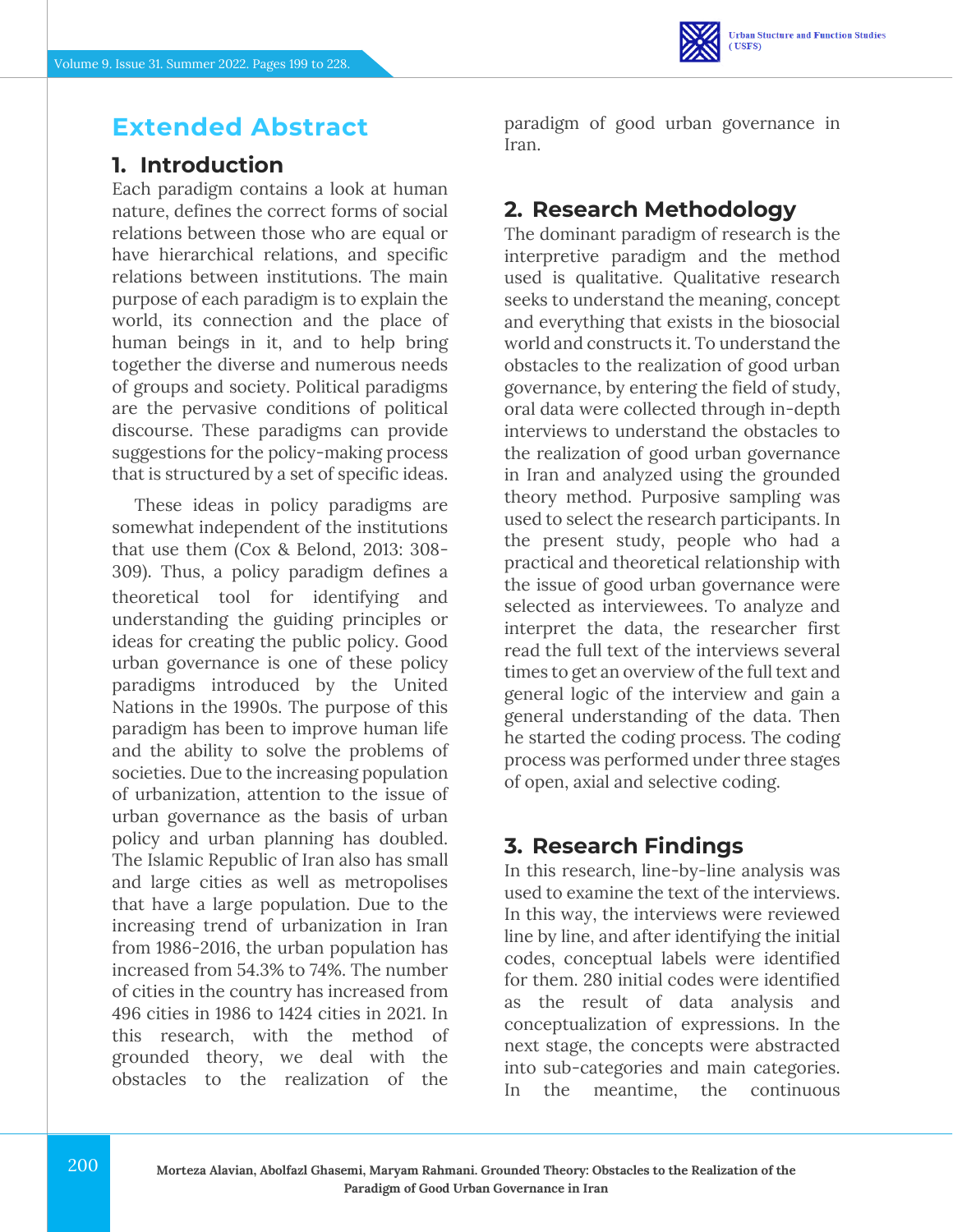comparison technique was used. In general, by identifying the concepts, the main and sub-categories were identified. Table 1 shows the relationship between the main categories and the subcategories.

The paradigm model is an analytical framework that helps the researcher to identify the structures and processes and summarize the finidings. The extracted categories were separated from the subcategories derived from the basic concepts in the paradigm model of the basic theory (causal, contextual, intervening, strategies and consequences), followed by the core category.

### **4. Conclusion**

Obstacles to the urban governance paradigm in Iran can be expressed in three categories: institutional, idea and actors. The institutional category includes absolute government, parochical political culture, particularism, weak urban management, weak civil society, rentier state, reduction of government revenues due to sanctions, heterogeneous influence government, political opportunity structure, politicization, weak laws. The category of ideas includes identity deficiencies, weak a priori state-nation interaction, ideological discourse of sovereignty, lack of urban referential, centralized governance, neo-value orientation, the rule of tradition over Iranian society. The category of actors includes limited actors, coalition building opportunities, irresponsible citizen.

#### **Funding**

There is no funding support.

#### **Authors' Contribution**

Authors contributed equally to the conceptualization and writing of the article. All of the authors approved the content of the manuscript and agreed on all aspects of the work

#### **Conflict of Interest**

Authors declared no conflict of interest.

#### **Acknowledgments**

We are grateful to all the scientific consultants of this paper.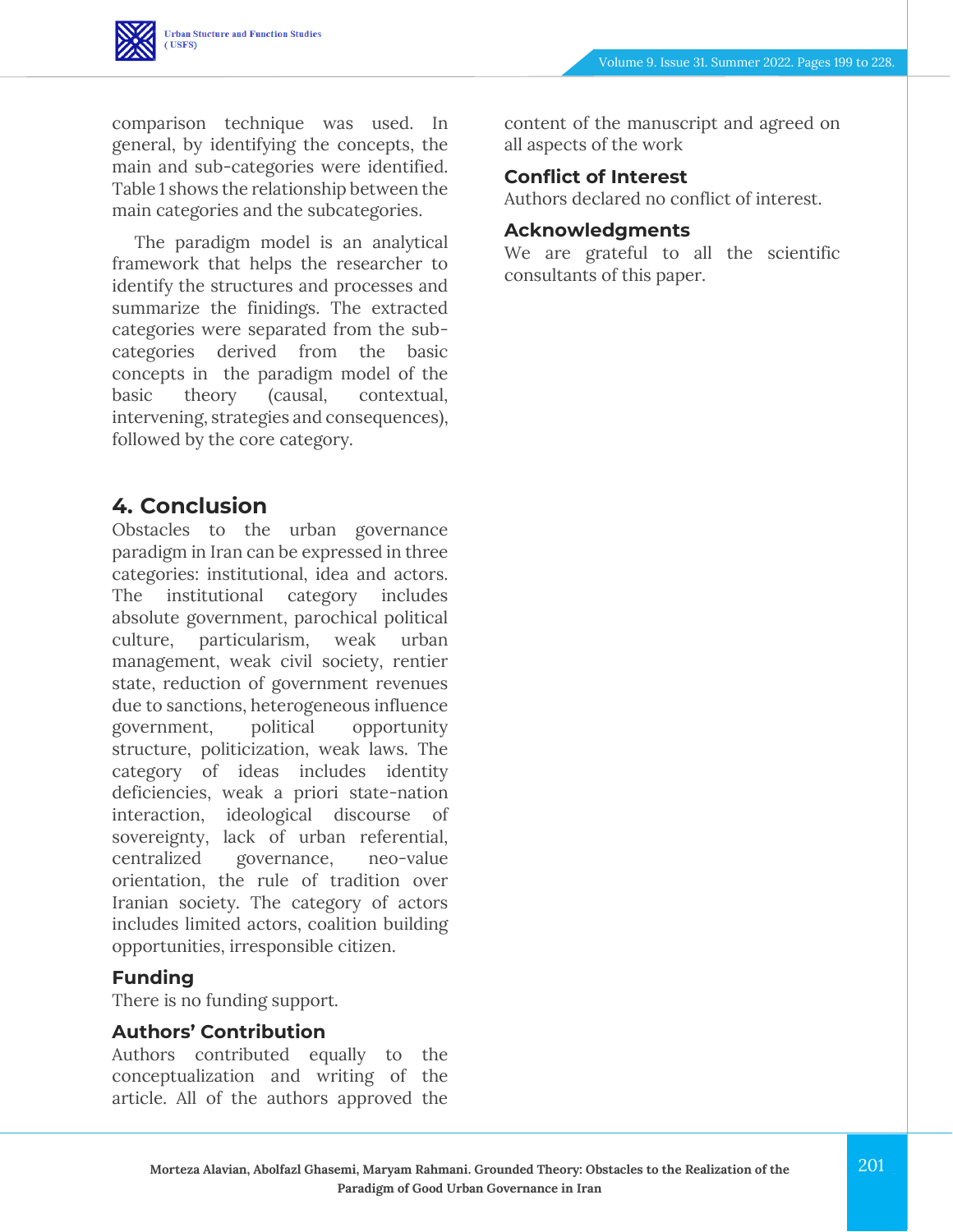#### علمی پژوهشی

**موانع تحقق پارادایم حکمرانی خوب شهری در ایران** 

مرتضی علویان' ™[\\*](https://www.orcid.org/0000000180868149)[،](https://www.orcid.org/0000000213936436) ابوالفضل قاسمی ۲ ™، مریم رحمانی ۳

1 دانشیار گروه علوم سیاسی، دانشکده حقوق و علوم سیاسی، دانشگاه مازندران، بابلسر، ایران

<sup>۲</sup> دانشجوی دکترای علوم سیاسی،گروه علوم سیاسی،دانشکده حقوق و علوم سیاسی دانشگاه مازندران، بابلسر، ایران

استادیار گروه علوم اجتماعی.دانشکده علوم انسانی، دانشگاه بجنورد، بجنورد، ایران <sup>3</sup>

#### **d**ot 10.22080/USFS.2022.3629 تاریخ دریافت: **چکیده** 30 آذر 1400 تاریخ پذیرش : پارادایم ها حاوی نگاه خاصی به انسان، تعریف اشکال درست روابط اجتماعی و اثرگذاری بر جهان، 20 بهمن 1400 مردم و تعیین مسیر توسعه اجتماعی جوامع و «روش دیدن» خاص جهان را میسر می سازند. تاریخ انتشار: حکمرانی خوب شهری به مثابه یک پارادایم سیاستی در زیست جهان امروز بروز یافته و این روش 15 تیر 1401 دیدن را مهیا ساخته است. با توجه به روند افزایشی جمعیت شهرنشین، جمهوری اسالمی ایران نیز برای کاربست این پارادایم با موانعی مواجه است. سوال اصلی پژوهش موانع تحقق پارادایم حکمرانی خوب شهری در ایران چیست؟. با استفاده از نظریه مبنایی از طریق مصاحبه عمیق و نمونه گیری هدفمند با 37 نفر از نخبگان مساله حکمرانی خوب شهری در ایران، مدل پارادایمی موانع تحقق پارادایم حکمرانی شهری در ایران شناسایی گردید. 280مفهوم اولیه، 102 مقوله فرعی، 21 مقوله اصلی و یک مقوله هسته بدست آمد. شرایط علی 4 مقوله اصلی، شرایط زمینه ای 4 مقوله اصلی، شرایط دخیل4 مقوله اصلی، پدیده مرکزی 1 مقوله اصلی، راهبردها 4 مقوله اصلی و پیامدها۵ مقوله اصلی استخراج گردید. موانع پارادایم حکمرانی شهری در ایران را می توان در سه مقوله نهادی، ایده و بازیگران به شرح زیر بیان نمود: نهادی: دولت مطلقه، فرهنگ سیاسی محدود، خاص گرایی، ضعف مدیریت شهری، جامعه مدنی ضعیف، دولت رانتی، کاهش درآمدهای دولت بر اثر تحریم، دولت نفوذ ناهمگن، ساختار فرصت سیاسی، سیاست زدگی، ضعف قوانین؛ در مقوله کلیدواژه ها: ایده: نارسایی های هویتی، تعامل پیشینی ضعیف دولت-ملت، گفتمان ایدئولوژیک حاکمیت، فقدان ایران،پارادایم، حکمرانی خوب مرجعیت شهری، حکمرانی متمرکز، نو ارزش گرایی هویتی، حاکمیت سنت بر جامعه ایرانی؛ بازیگران: شهری، نظریه مبنایی بازیگران محدود، فرصت ائتالف سازی ، شهروند بی مسئولیت.

#### **1 مقدمه**

هر پارادایم حاوی یک نگاه به ماهیت انسان، تعریف اشکال درست روابط اجتماعی بین کسانی که همترازند یا دارای روابط سلسله مراتبی اند و روابط خاص میان نهادها را تصریح می نماید. هدف اصلی هر پارادایم توضیح درباره جهان، ارتباط و جایگاه

انسان ها در آن، کمک به گر دهمایی نیازهای متنوع و متعدد گروه ها و جامعه است. همچنین یک پارادایم قادر بر اثرگذاری رهیافت ما بر جهان، مردم و تعیین مسیر توسعه اجتماعی می باشد. پارادایم های سیاستی به مثابه شرایط فراگیر گفتمان سیاسی هستند. این پارادایم ها می توانند پیشنهادهایی درباره فرا یند سیاستگذاری که بوسیله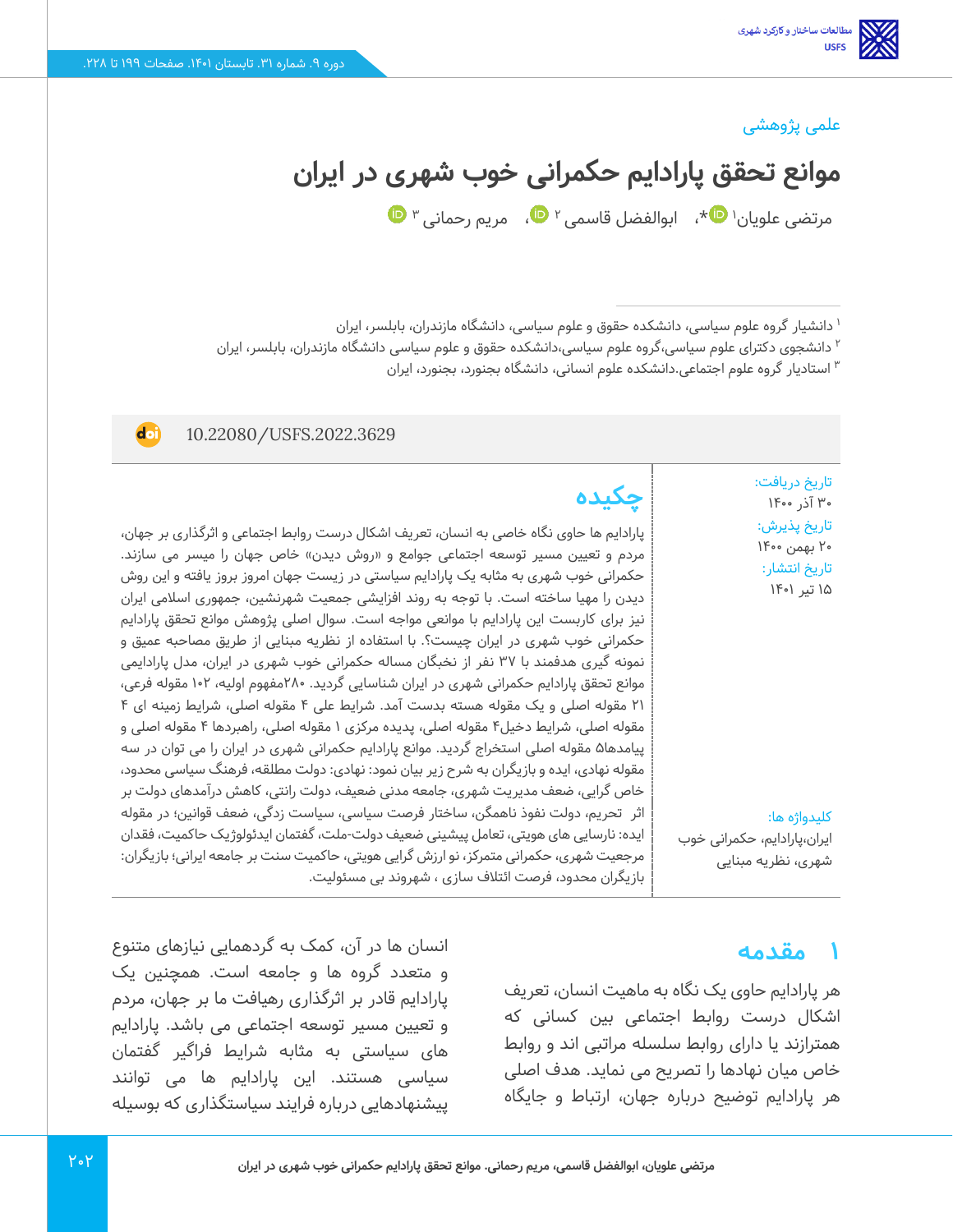مجموعه ایده های خاص ساختار پیدا می کند ارایه نماید. این ایده ها که در پارادایم های سیاستی وجود دارند، تا حدودی مستقل از نهادهایی است که از این نهاد ها استفاده می کند.همچنین پارادایم های سیاستی احتماال ً بیشترین اثر را در مجموعه های نهادی ایفا می کند)308- ,2013:Belond & Cox 309( .بنابراین یک پارادایم سیاستی، ابزاری نظری برای مشخص کردن و فهم اصول راهنما یا ایده هایی برای ایجاد سیاستگذاری عمومی تعیین می کند.حکمرانی خوب شهری نیز از جمله این پارادایم های سیاستی است که توسط سازمان ملل متحد در دهه90م مطرح گردیده است. هدف از این پارادایم هم بهبود زیست انسان ها و توانایی حل مسایل جوامع بوده است.

زندگي انسان امروزي با وضعيت شهر گره خورده است و بسياري از شئون حيات آدمي، آگاهانه يا ناآگاهانه، متأثر از وضعيت اين سكونتگاه است. با توجه به روند افزا یش جمعیت شهرنشینی توجه به مسئله حکمرانی شهری به عنوان زیربنای سیاستگذاری شهری و برنامهریزی شهری، مضاعف نموده است. در جهان امروز کشورها تالش می کنند پارادایم حکمرانی را در شهرهای خود اجرایی نمایند.رهیافت های حکمرانی شهری هم سریعاً در حال تغییر هستند زیرا شهرها دچار کشمکش برای وفق پذیری برای چالش های قرن بیست و یکم است. موضوعاتی مثل تغییرات آب و هوایی، مهارت، امنیت و شکنندگی اقتصاد جهانی از جمله مسایل .)Cruz,Rode,Mcquarrie,2019:1( هستند شهری جمهوری اسالمی ایران نیز دارای شهرهای کوچک، بزرگ و کالن شهرها می باشد که جمعیت انبوهی را در خود ساکن نموده است و درصدد مدیریت این شهرها است. نظام مدیریت و حکمرانی شهری در ایران با تصویب قانون بلدیه در سال 1286 تاکنون مطرح بوده است.با توجه به افزایش روند شهرنشینی در ایران به گونهای که از سال -1365 ،1395 جمعیت شهرنشین از 54.3 درصد به 74

رسیده است. تعداد شهرهای کشور هم از 496 شهر در سال 1365 به 1424 شهر در سال 1400 رسیده .)https: moi.ir(است

بر اساس این روند افزایشی شهرنشینی در کشور و ظرفیت های قانونی موجود در قانون اساسی، بیان و صحبت مسئوالن کشور درباره حکمرانی خوب شهری، در این پژوهش با روش نظریه مبنایی به موانع تحقق پارادایم حکمرانی خوب شهری در ایران می پردازیم. برای انجام این کار به مصاحبه 37 نفر از اساتید، فرمانداران، مدیران کل، معاونان استاندار، شهرداران، شوراهای شهر پرداخته شد تا موانع پارادایم حکمرانی خوب شهری را مورد واکاوی و ارزیابی قرار دهیم.

# **2 مبانی نظری**

پیش از پرداختن به مبانی نظری پژوهش الزم است به پیشینه تجربی پژوهش هم اشاراتی انجام گیرد. گورگن'(۲۰۱۸)، در پژوهشی با عنوان «پارادایم ها و سیاستگذاری عمومی: رابطه ای دوگانه» معتقد است پارادایم بر فرایند سیاستگذاری دارای اثراست. در شیوه مستقیم درون چارچوبی که مستقیماً کارکردهای فرایند سیاستگذاری انجام میگیرد: شناسایی مسئله، شکلگیری دستور کار و صورت بندی سیاستی. در شیوه غیرمستقیم به وسیله مقررات خود محیط سیاستگذاری است یعنی بررسی اثر فرایند سیاست گذاری بر پارادایم ها از طریق رویه ها می باشد. محیط بر پارادایم اثر میگذارد پس پارادایم از طریق سیاست گذاری عمومی می تواند بر محیط اثرگذار باشد. رویه ها بخشی از وجود پارادایم سیاستی هستند. هال ۱۹۹۳)، در پژوهشی با عنوان «پارادایم سیاستی، یادگیری اجتماعی و دولت: مطالعه موردی سیاستگذاری اقتصادی در بریتانیا» معتقد است تئوری های دولت به دو دسته دولت-مرکزی و دولت - ساختاری تقسیم می گردد. هال به سه نوع متفاوت تغییرات سیاست می پردازد. دسته اول برای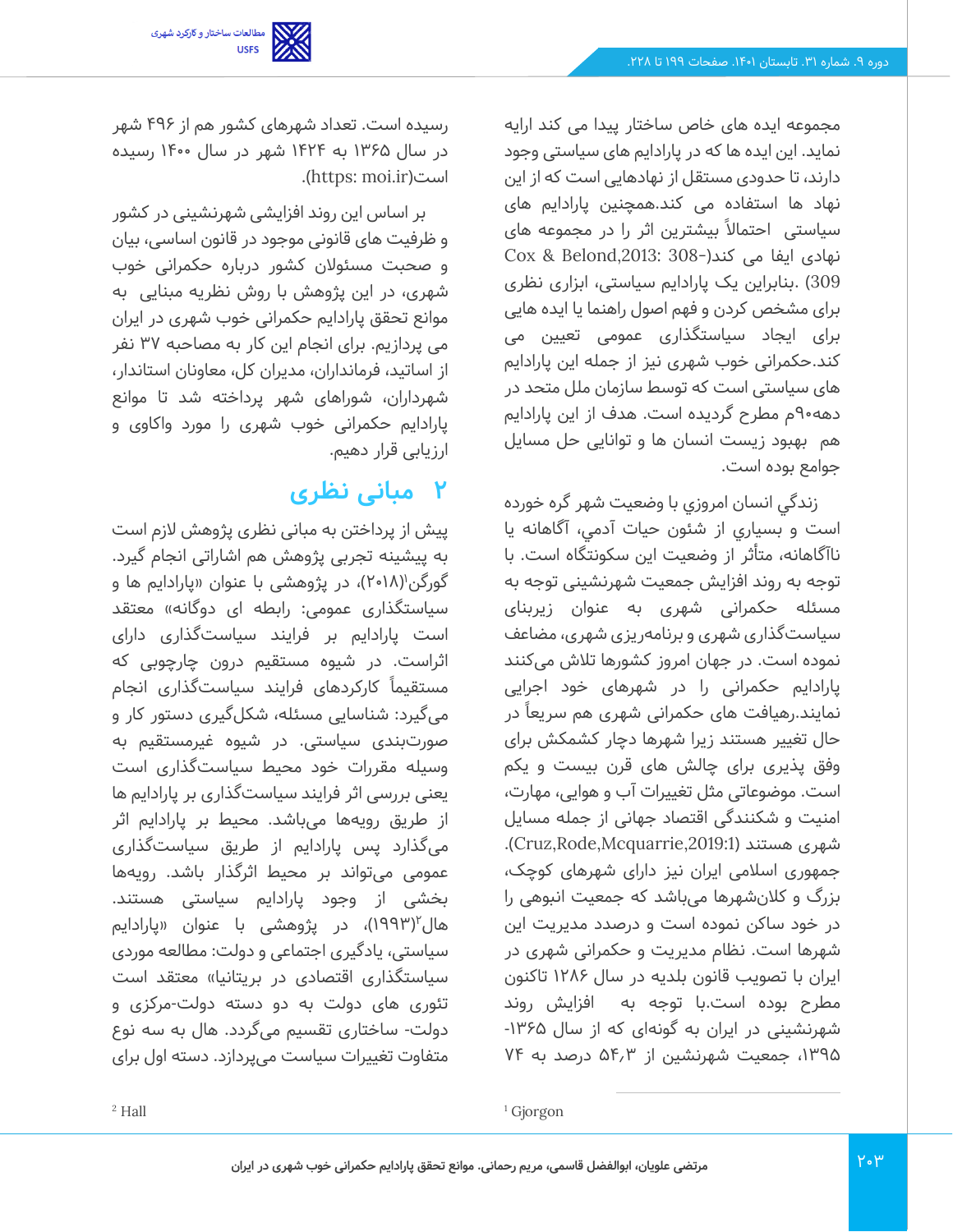بیان مختصات تصمیمگیری فزاینده گرایی، رضایت بخش و روتین که به طور هنجاری با فرایند سیاسی مرتبط است. دسته دوم تغییرات استفاده از ابزارهای جدید سیاستی است. این دو دسته همچون سیاست گذاری نرمال دیده می شوند یعنی صرفا ً فرایندی که تنظیم و تعدیل سیاست را بدون چالش با شرایط کلی یا پارادایم سیاسی می دهد. به عبارت دیگر این دو دسته معموال ً پیوستگیهای وسیع را در الگوی سیاسی حفظ می کنند. دسته سوم بیشتر پروبلماتیک است. فرایندی که گسستی مرتبط با ناپیوستگی های دورهای در سیاست دارد. جهت نشان دادن فرایند متفاوت به وسیله تغییرات رادیکال در شرایط فراگیر گفتمان سیاسی که مرتبط . با تغییر پارادایم، مشخص شده است هندریکس'(۲۰۱۴)، در پژوهشی با عنوان «فهم حکمرانی خوب شهری:ضرورتها، تغییرات و ارزشها» معتقد است تعیین عناصر و ابعاد حکمرانی شهری خوب و گسترش چهارچوبی برای فهم حکمرانی شهری خوب ضروری می باشد. نویسنده به 5 ارزش مرکزی حکمرانی خوب اشاره مینماید که عبارتاند از: مسئولیتپذیری<sup>۲</sup>، کارآمدی<sup>۳</sup>، عدالت رویهای<sup>۴</sup>، انعطافپذیری<sup>۵</sup> و تعادل<sup>۶</sup>. همچنین به شناسایی تغییراتی که در حکمرانی شهری رخ داده که شامل تصمیم گیران واقعی یا شهروندان معمولی، با توجه فزاینده به انتخاب گزینشی یا مشورت یکپارچه می پردازد .

مینری<sup>۷</sup>(۲۰۱۱)، در پژوهشی با عنوان «مدلسازی عناصر حکمرانی شهری» معتقد است حکمرانی شهری عبارت از فرایندهای تنظیم هدایت و اجرای شهری که ادغام کننده نقش ها و مسئولیت های حکومت (دولت)، بخش خصوصی (بازار) و جامعه مدنی (اجتماع) و همچنین شرکتها و منازعات بین آنها است. با اشاره به سهگانه دولت، بازار و اجتماع، چه نقشهایی عناصر دیگر احتمالاً ایفا

میکنند؟ (حمایت؟ منازعه؟ همکاری؟). در ادامه به مشتقاتی که از مدل های حکمرانی شهری منتج میگردد به شرکت کنندگان، اهداف، ابزارها و نتایج اشاره مینماید.<sup>.</sup> وحدانی نیا و درودی (۱۳۹۸)، در پژوهشی با عنوان »سیاست گذاری عمومی متاخر؛ گذار از حکومت محوری به حکمرانی» معتقدند ویژگی سیاست عمومی سنتی تدوین سیاست های اقتدارگرایانه و متمرکز توسط حکومت بود اما با گسترش مشکالت و ایجاد چالش های نوپدید بر پیچیدگی اقدامات دولت اثرگذار بود که باعث تغییر ماهیت سیاست گذاری عمومی گردید. این تغییر ماهیت دارای رویکرد غیرمتمرکز، شبکهای و استفاده از ابزارهای سیاستی یا فناوری ها متمرکز است. امینی افشار و همکاران ) 1398(، در پژوهشی با عنوان «طراحی الگوی حکمرانی خوب در شهرداری تهران» معتقد به طراحی مدل حکمرانی خوب در شهرداری تهران هستند. نویسندگان با استفاده از روش گراندد تئوری، عوامل علی را شامل: جامعه مدنی، ذینفعان سیاسی و دستورالعملهای نهادهای باالدستی، تغییر و تحوالت محیطی، عوامل استراتژیک، عوامل مدیریتی و عوامل نهادی می دانند. عوامل زمینهای نیز انعطافپذیری سازمانی، ظرفیتهای منابع سازمانی، حمایت های قانونی است. عوامل مداخله گر موانع حقوقی و قانونی، موانع فرآیندی در سازمان و ضعف های مدیریتی بر می شمرند. راهبردهای حکمرانی خوب را توسعه ظرفیت های آموزشی، افزایش ظرفیت های اقتصادی، تقویت ارتباطات موثر با جامعه مدنی و افزایش چابکی سازمانی دستهبندی می نمایند. پیامدهای حکمرانی خوب در شهرداری عبارت است از توسعه مشارکت، عملکرد شهرداری و توسعه پایدار شهری است.

کاظمیان و همکاران (۱۳۹۸)، در پژوهشی با عنوان »آسیب شناسی شکل گیری حکمروایی محلی در ایران با روش نظریه پردازی داده بنیاد ساخت

<sup>&</sup>lt;sup>1</sup> Hendriks

<sup>2</sup> Responsiveness

<sup>3</sup> Effectiveness

<sup>4</sup> Procedural Justice

<sup>5</sup> Resilience

<sup>6</sup> Counterbalance

<sup>7</sup> Minnery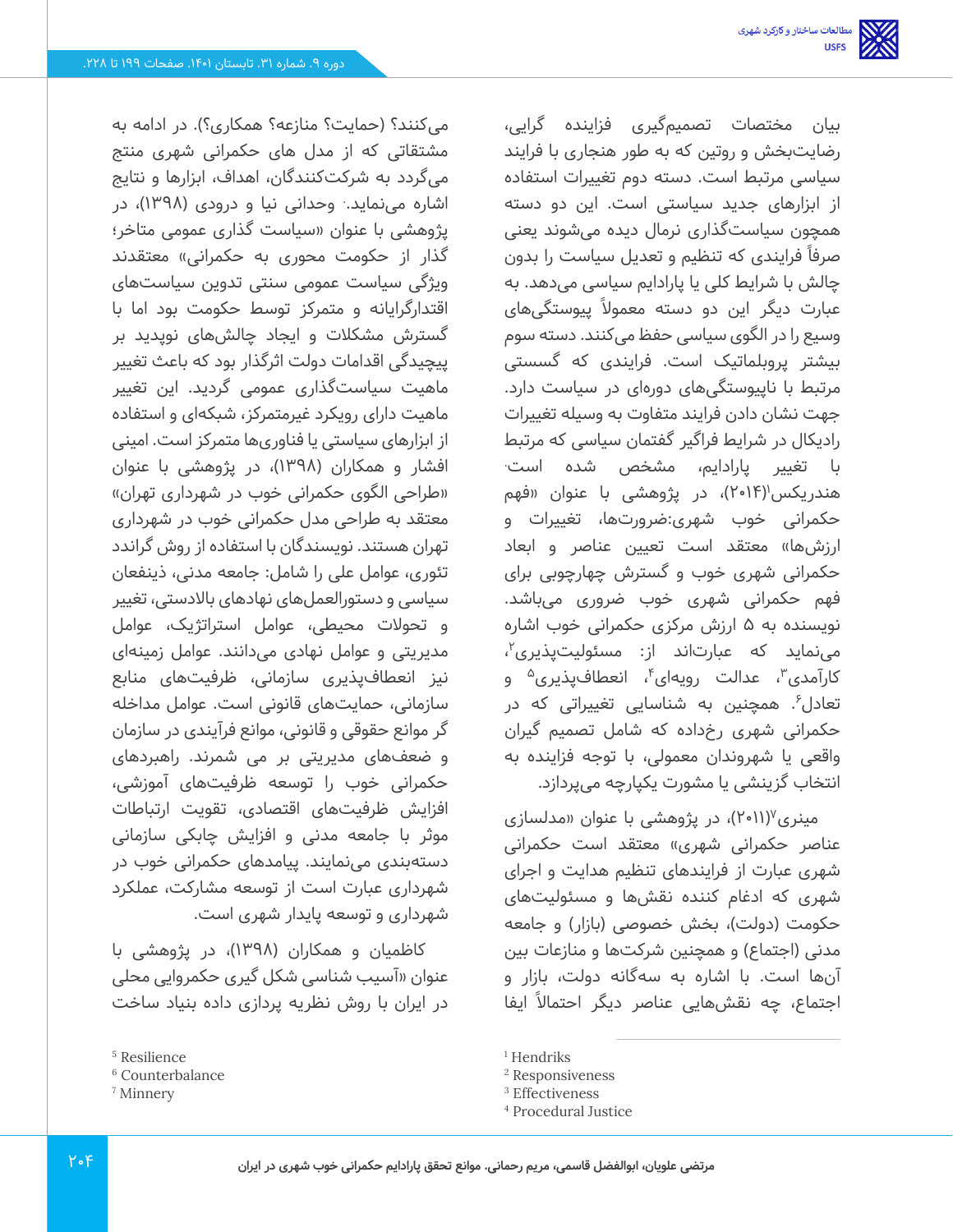

گرا» معتقدند. نتایج حاصل از تحقیق بیانکننده وجود دو پتانسیل نهادی و اجتماعی، محدودیت های نهادی و اجتماعی متعددی از قبیل معضالت قانونی، نفوذهای غیررسمی، سیاست ورزی های منفی، تعدد سالیق و غیره در راه شکل گیری حکمروایی محلی وجود دارد. عوامل زمینهساز به عوامل سیاسی و اقتصادی تقسیم می گردد. شامل انحصارگرایی، عدم وجود حزب، محدودیت منابع، اقتصاد رانتی است. راهبردهای شکل گیری حکمروایی محلی هم به دو عامل نهادی و اجتماعی تقسیم می گردد.

با بررسی تحقیقات انجام گرفته داخلی و خارجی می توان هدف و ضرورت پژوهش حاضر را عبارت دانست از.1:بررسی حکمرانی خوب شهری به عنوان یک پارادایم سیاسی در ایران ۲. آسیب شناسی پارادایم حکمرانی خوب شهری در ایران با استفاده ازنظریه داده بنیاد استراوس و کربین تا از این طریق بتوانیم مدل پارادایمی نظریه داده بنیاد را برای ایران احصا نماییم.

مبانی نظری پژوهش حاضر از دوبخش پارادایم سیاستی و حکمرانی خوب شهری تشکیل گردیده است.

### **2.1 پارادایم سیاستی**

مفهوم پارادایم تاریخ طوالنی ای دارد و نشانه های آن به دوران باستان بر می گردد. پارادایم اشاره به چارچوب رشته ای<sup>۱</sup> دارد. یعنی مجموعه تعهداتی که به وسیله شاغلان<sup>۲</sup> یک رشته علمی خاص، انتشار گذاشته شده است )45-49 ,2015:Daigneault). از نظر کوهن هر پارادایم دارای دو کارکرد اساسی است که عبارتاند از: کارکرد شناختی که درک واقعیت را تعریف می نماید یعنی به کنشگران کمک می نماید تا محیطشان را تفسیر کنند و برای اقداماتشان معنی تعیین نمایند و کارکرد هنجاری، پارادایم را قادر بر تنظیم و اثر بر واقعیت می پندارد یعنی قطب نمای

اخلاقی<sup>۳</sup> برای کنشگران و راهنمای اقداماتشان فراهم می)کند (113-113 Kuhn,1996: 113).

پارادایم سیاستی ابزاری نظری برای تصریح کردن و فهمیدن راهنمایی اصول؛ ایده هایی که چرا بازیگران متعدد برای ایجاد سیاستگذاری عمومی مداخله و درگیر می شوند و چرا استراتژی هایی جهت انجام آن تعقیب می نمایند. پارادایم سیاستی ابزار مفیدی برای تحلیل روابط متقابل ایده ها، نهادها و بازیگران فرایند های سیاستی و مدیریتی است. طبق نظر کارسون »یک پارادایم سیاستی، سازه ایده آلی است که بوسیله جامعه بازیگران خاص تقسیم شده و حل مسأله را تسهیل می کند  **. (**Hogan and Howlett,2015: 3-5**)**»

هر پارادایم سیاستی دارای چهار بعد اصلی است: ارزشها، مفروضات و اصول درباره ماهیت واقعیت، نقش مناسب دولت؛ مسئلهای که نیاز به مداخله عمومی دارد؛ ایده ها درباره هدف و غایتی که باید دنبال شود؛ و ایده ها درباره ابزارهای سیاستی مناسب برای کسب این اهداف)اصول اجرا، نوع ابزارها و موقعیتشان( ) 464p,2014:Daigneault).

در هر سیاست گذاری سه فاکتور نقش کلیدی ایفا می نمایند: بازیگران که شامل: مقامات منتخب، بوروکرات ها، احزاب سیاسی، گروههای ذی نفع، عموم مردم، رسانه های همگانی، اتاق های فکر، کارشناسان دانشگاهی؛ نهادها که عبارتاند از: سازمانهای رسمی، آییننامههای قانونی<sup>۴</sup>( حقوق و قانون اساسی) و سومین فاکتور ایدهها است ),2013:230-232Berman). در مطالعات جدید سیاستگذاری تمرکز بر نقش ایده ها و ارزش ها، دامنه تحلیل سیاستگذاری را از ابعاد عینی، ملموس و رسمی به سطح ابعاد ذهنی، غیر ملموس و غیر رسمی گسترش می دهد؛ چرا که ایده ها و ارزش ها تعیین کننده مبانی فکری سیاستگذاران، پردازش کننده اطالعات موجود، جهت دهنده به مسائل و محیط سیاستگذاری، مشروعیت بخش انتخاب های

<sup>3</sup> Moral Compass

<sup>4</sup> Legal Codes

<sup>1</sup> Disciplinary Matrix

<sup>2</sup> Practitioners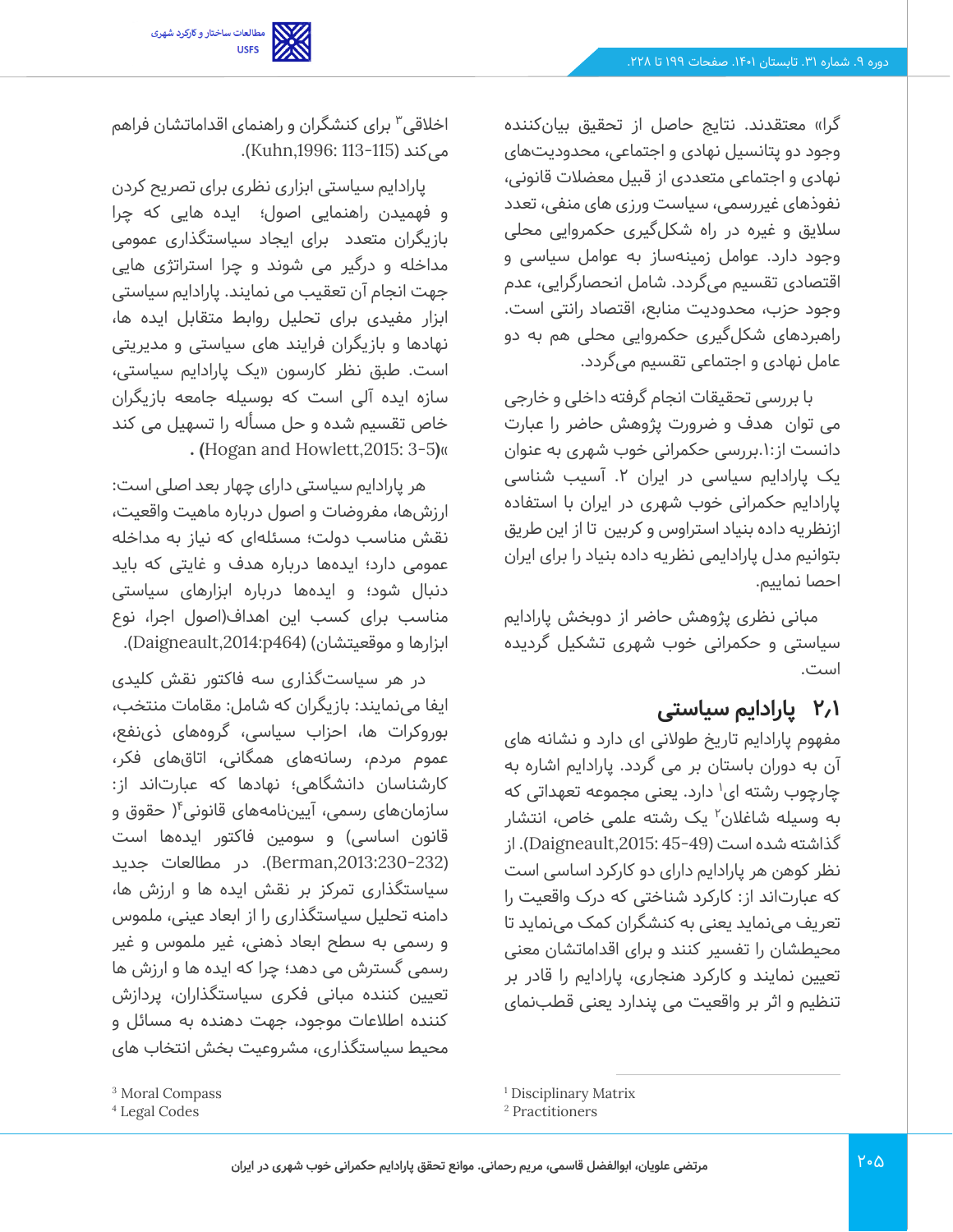سیاستی و تبیین کننده تغییر سیاست ها .**(**Hogan and Howlett,2015: p3**)**است

حکمرانی شهری به عنوان یک پارادایم سیاستی ظهور یافته است که بایستی برای سیاستگذاری آن به بازیگران، ایده ها و نهادها توجه شود.

# **2.2 حکمرانی خوب شهری**

حکمرانی می تواند طبق تعریف وسیع عبارت از سنت ها و نهادهایی که اقتدار در یک کشور اعمال می نماید. این تعریف شامل چند عنصر می باشد: الف)فرایندهایی که مقامات حکومت منتخب، کنترل شده و جایگزین می شوند. ب(ظرفیت حکومت برای صورتبندی کارامد و اجرای درست برنامه ها. ج(احترام شهروندان و دولت برای نهادهایی که تعامالت اقتصادی و اجتماعی بین آن ها را مشخص می کند (LAP,2017:5).حکمرانی درباره اداره کننده' است و اداره کنندگی هم غالبا ً درباره تصمیم گیری است و تصمیم گیری در قلب مفهوم حکمرانی و اداره کردن قرار دارد(1 ,2016:Pierre & Peters(. اگر حکمرانی را تعاملی حساب کنیم، در نتیجه پدیده پویایی خواهد بود. حکمرانی سازماندهی شده، طراحی فرایندها و نهادهایی که نظام دموکراتیک یک دولت، یک منطقه یا یک شهر را تنظیم می نماید بوسیله اهدافی از قبیل اثربخشی و کارامدی(استقلال نهادی، ظرفیت سیاستی و سالمت مقامات منتخب(ودموکراسی)شفافیت، مداخله شهروندی و پاسخگویی ) اثر می (Peters & Pierre,2016: 7).پذیرد

حکمرانی شامل حکومت و فرایندهای اثرگذاری و مذاکره با طیفی از بخش های عمومی و خصوصی جهت رسیدن به پیامدهای مطلوب است. حکمرانی همکاری بین بخش های عمومی، خصوصی و غیر انتفاعی برای رسیدن به اهداف متقابل خواهد بود. تأکید حکمرانی بر هدایت، اثرگذاری و همکاری اقدامات دیگران است. در حکمرانی یک سازمان نمی تواند قدرت سلسله مراتبی بر دیگران اعمال نماید.

فرایند در حکمرانی تعاملی است و هیچ سازمانی به تنهایی نمی تواند ظرفیت شناختی و منابعش برای مسایل کلیدی بکار ببرد )120-pp,1993:Kooiman .)125

حکمرانی شهری مفهومی جذاب است زیرا حکومت های محلی در خالء وجود ندارند. ادارات شهری از طریق فرآیند سیاست گذاری مذاکره می کنند در حالی که هدف شان اثرگذاری بر سایر سطوح حکومت، نیاز به هدایت یا هماهنگی با سایر مقامات، فشارهای البی گری و نگرانی های دموکراتیک دار ند),2019:2Mcquarrie,Rode,Cruz).حكمراني شهری، مفهومی وسیع تر از حکومت شهری است، حکومت شهری، مجموعه نهادهای رسمی اداره کننده شهر است اما حكمراني شهری نوعی فرایند و ارتباط میان حکومت شهری و شهروندان است. حكمراني شهری دربرگیرنده هم حکومت شهری و هم جامعه مدنی است. تحقق حكمراني شهری مستلزم کنش متقابل بین نهادهای رسمی و دولتی و نهادهای جامعه مدنی است و بر حقانیت و تقویت عرصه عمومی تأکید می کند و به دلیل شرکت نهادهای گوناگون جامعه مدنی در مدیریت و اداره شهر، می تواند به سازگاری منافع و رفع تعارض ها منجر شود (برك پور<sup>۲</sup>، ۲۰۰۲: ۳۹۲).

حکروانی خوب شهری اهدافی چون: ۱ – تأمین توسعهی پایدار 2 – عدالت اجتماعی و 3 – مدیریت مشارکتی را با تأکید بر جامعه مدنی، دمکراسی، ارزشهای بومی و محلی و اعتقاد به خرد جمعی دنبال نمود. باالترين هدف حکمروایی خوب شهری، بهبود كيفيت زندگي و ارتقاء سطح خوشبختي و رضایتمندی شهروندان است.

حکمرانی خوب شهری بر مبنای تجربه عملی، هابیتات است. تجربه عملی هابیتات بیان می کند که حکمرانی خوب شهری مبتنی بر تغییر مستقیم کاالها و خدمات بوسیله حکومت به رهیافت توانمندسازی است. هابیتات2 این رهیافت

<sup>1</sup> Governing

<sup>2</sup> Barakpour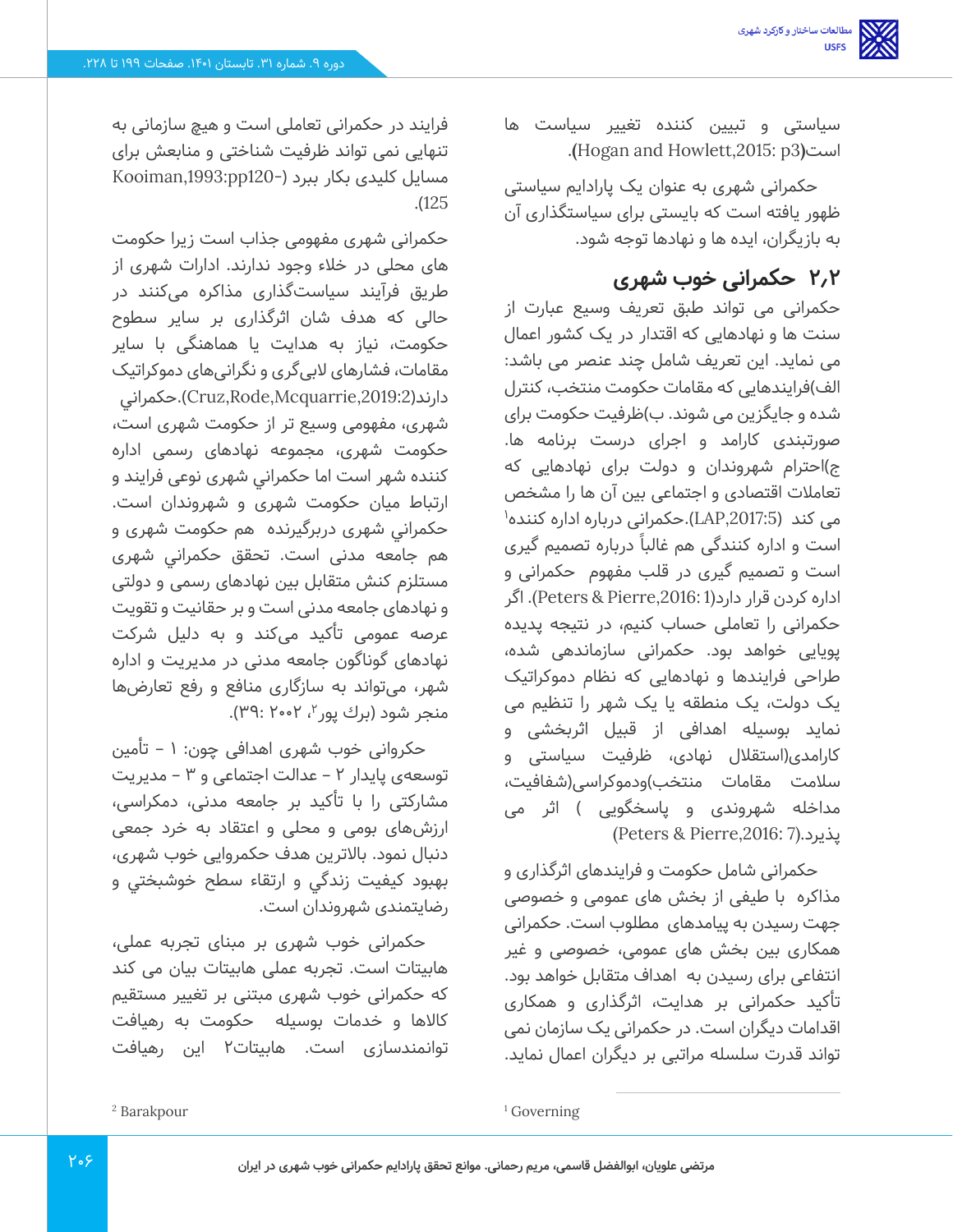

تمثیل، نماد و تمام آنچه در دنیای زیست اجتماعی

استراوس و کربین نظریه مبنایی را یک روش پژوهش برای تولید نظریه می دانند. در این راهبرد، گردآوری و تحلیل داده ها و نظریهای که در نهایت از داده ها استنتاج می شود، در ارتباط نزدیک با یکدیگر قرار دارند( استراوس و کربین ۲۰۱۹،<sup>۱</sup>: ۵). محقق برای فهم موانع تحقق حکمرانی خوب شهری ، با ورود به میدان مطالعه، داده های شفاهی از طریق مصاحبه عمیق درخصوص فهم موانع تحقق حکمرانی خوب شهری در ایران گرد آوری شد و با استفاده از روش نظریه مبنایی مورد تجزیه و تحلیل قرار گرفت. در این پژوهش از رویکرد عینی گرایی اشتراوس و کربین استفاده خواهد شد.برای انتخاب مشارکت کنندگان تحقیق از نمونهگیری هدفمند<sup>۲</sup> استفاده شده است. نمونه گیری هدفمند به معنی این است که محقق، افراد و مکان هایی را برای مطالعه انتخاب کند که بتواند آگاهی هدفمندی در زمینه مساله تحقیق و پدیده مورد مطالعه در اختیار او قرار دهند. به عبارت دیگر، افراد برحس ب میزان روشنایی بخشی احتمالی شان براي نظریه اي که درحال تولید است، انتخاب می شوند(فلیک۳،۲۰۲۰، ۱۰۰). سه نوع استراتژی نمونه گیری هدفمند در این تحقیق مورد استفاده قرار گرفتهاند: نمونه گیری معیار<sup>۴</sup>، نمونه گیری با حداکثر تنوع<sup>۵</sup> و نمونهگیری نظری ٔ. بر اساس نمونه گیری معیار، موردهایی که معیارهای خاص محقق را دارا بودند انتخاب گردیدند. در نمونه گیری با حداکثر تنوع، محقق در انتخاب نمونه ها سعی نمود حداکثر تنوع را هم در انتخاب موردها با تخصص های اجرایی و علمی در حوزه حکمرانی خوب شهری از دانشگاه ها مختلف کشور و شهرهای متعدد کشور انتخاب کند. در نمونه گیری نظری نه فقط از افراد بلکه از رویدادها، فضاها و وقایع و موقعیت ها نیز نمونهگیری میشود. محقق در این پژوهش اقدام به گزینش نمونهای از افراد

وجود دارد و سازنده آن است، می پردازد.

توانمندسازی را در بر می گیرد که بهترین استراتژی موجود برای سکونتگاه های انسانی پایدار خواهد بود. مختصات سه گانه بنیادین این استراتژی عبارت است از: تمرکز زدایی مسئولیت پذیری و منابع مقامات محلی؛ تشویق مشارکت جامعه مدنی؛ مشارکت برای رسیدن به اهداف مشترک) & Taylor .)Head,2000: 198-200

پی یر، عناصر اصلی چارچوب نهادی برای مدل های حکمرانی را به شرح زیر نام می برد:

الف)مشارکت کنندگان اصلی:سوال مهم در این عنصر این است که چه کسانی بیشترین مشارکت را در حکمرانی شهری دارند. چنانکه پی یر می گوید قدرت و مسئولیت های نسبی مقامات منتخب، مدیران نخبه، مصرف کنندگان و شرکای بخش خصوصی کمک می کند

ب(اهداف: سوال مهم این عنصر عبارت است از اهداف مسلط مدل خاص حکمرانی شهری چیست؟

ج(ابزارها:ابزارهایی که مشارکت کنندگان برای رسیدن به اهداف حکمرانی استفاده می کنند.

د)نتایج: شناسایی پیامدها می تواند نتایج مستقیم و غیر مستقیم برنامه مدل های حکمرانی را شناسایی نماید و به ارزیابی پیامدها برعلیه اهداف بپردازد.

ه(منابع: منابع مورد نیاز برای بکارگیری مدل دربرگیرنده منابع پرسنلی، مالی، ارتباطی و تخصص است (376 ,1999:Pierre(.

# **3 روش تحقیق**

پارادایم مسلط بر پژوهش پارادایم تفسیری است، رویکرد و روش تحقیق نیز باید متناسب با آن انتخاب شود لذا رویکرد کیفی تحقیق انتخاب گردید.تحقیقات کیفی درصدد فهم معنا، مفهموم،

<sup>4</sup> Criterion

<sup>5</sup> Maximum Variation

<sup>6</sup> Theoretical Sampling

<sup>&</sup>lt;sup>1</sup> Strauss & Corbin

<sup>2</sup> Purposive Sampling

<sup>&</sup>lt;sup>3</sup> Flick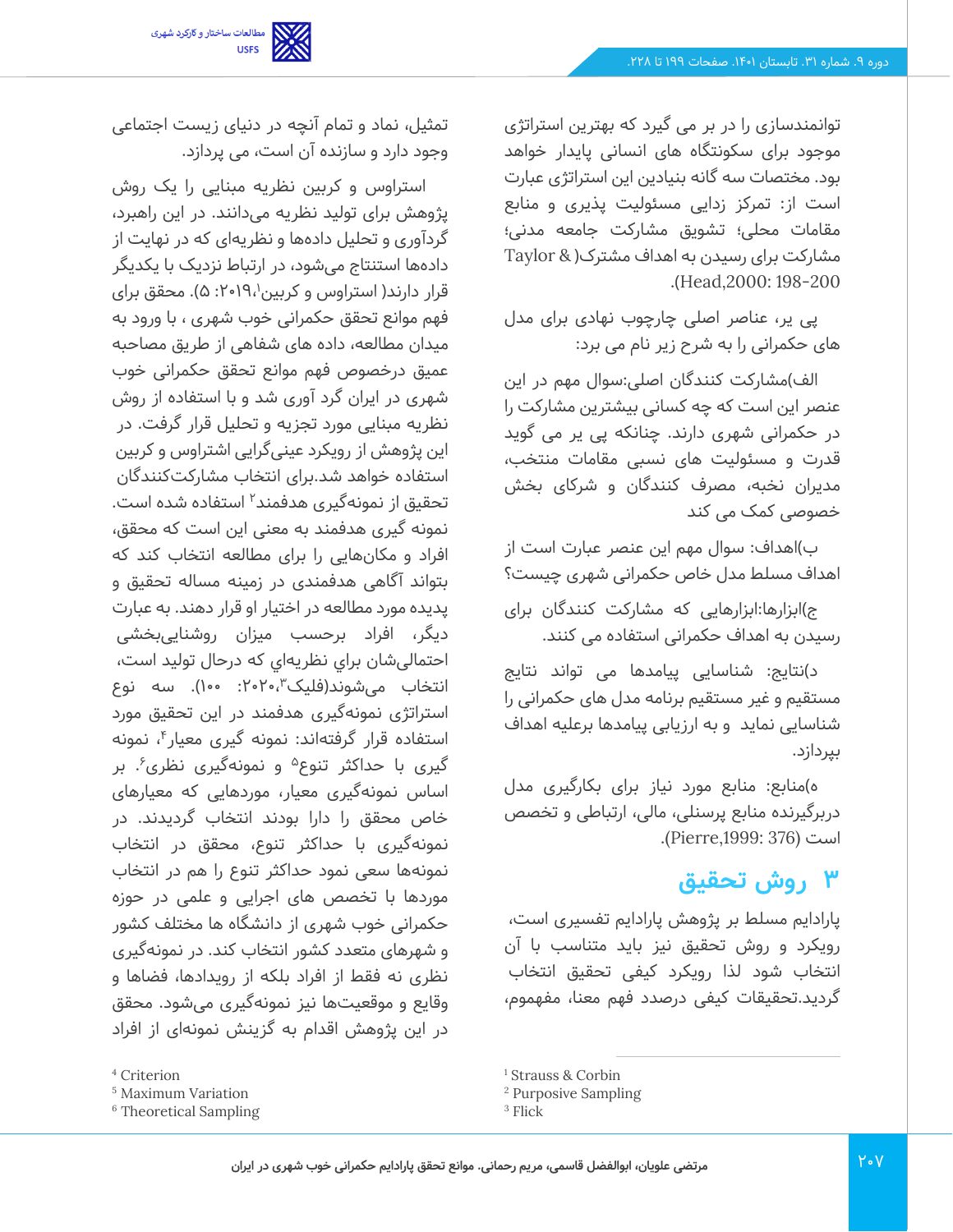کرد که بتوانند در توسعه نظریه مشارکت نمایند. نمونه گیری نظری تا جایی ادامه پیدا کرد که اشباع نظری حاصل گردید یعنی تا زمانی که محقق به این نتیجه رسید که انجام بیشتر مصاحبه و مشاهده، اطلاعات بیشتری در اختیار وی نمیگذارد و صرفاً تکرار اطالعات قبلی است، در این حالت محقق گردآوری اطالعات را متوقف نمود**.** در حین مصاحبه شماره 30 اشباع نظری داده ها حاصل گردید و محقق برای اطمینان هفت مصاحبه دیگر هم انجام داده است تا از اشباع نظری اطمینان حاصل نماید و در طی این هفت مصاحبه اضافی هیچ گونه داده اضافی بدست نیامد.

در پژوهش حاضر افرادی که با مساله حکمرانی خوب شهری ارتباط عملی و تئوری داشته اند به عنوان مصاحبه شونده انتخاب شدند که دارای چند ویژگی گزینشی بوده اند:

-تجربه زیسته اداری در حوزه شهرداری، شورای شهر )حداقل3یا4 دوره(، فرمانداری، استانداری، وزارتی داشته و با ادبیات حکمرانی خوب شهری هم آشناییت داشته باشند.

-تجربه آکادمیک در خصوص حکمرانی خوب شهری داشته و دارای آثاری در این حوزه بوده باشند.

این جامعه آماری از اساتید دانشگاه مازندران، تهران، دانشگاه هنر، شیراز، اصفهان در رشته های: علوم سیاسی، شهرسازی، جغرافیا و برنامه ریزی شهری، جامعه شناسی، سیاستگذاری عمومی، حقوق عمومی، اقتصاد، مدیریت؛ مسئولین وزارت راه و شهرسازی، وزارت کشور4،معاون استاندار ، 2فرماندار 6، شهردار کالنشهر بوده اند.نمایندگان شورای شهری که سابقه 3الی4 دوره دارابودند نیز مصاحبه هایی انجام گرفت.

برای تحلیل و تفسیر اطالعات محقق ابتدا به طور دقیق چندین بار متن مصاحبهها را به طور کامل میخواند تا نمایی کلی از متن کامل و منطق کلی مصاحبه داشته باشد و سعی نمود در داده ها غوطهور شود و فهمی کلی از دادهها کسب کند.

سپس فرایند کدگذاري را آغاز نمود. فرایند کدگذاري با شیوة اشتراوس و کربین و تحت سه مرحله کدگذاري باز، محوری و گزینشی انجام گردید. این فرایند حالت استقرایی دارد و مقوالت و مفاهیم از جزء به کل و از عینی به انتزاعی حرکت کردند.

فرایند کدگذاری و تجزیه و تحلیل بعد از انجام اولین مصاحبه شروع شد و تا آخرین مصاحبه ادامه داشت. گاهی محقق حتی بعد از انجام چندین مصاحبه دوباره به مصاحبههای اولیه رجوع می کرد و بعضی از مصاحبه ها چندین بار کدگذاری شد تا اطمینان حاصل شود که چیزی از قلم نیفتاده و یا محقق نسبت به آن بی توجه نبوده است. در تحلیل اطالعات، ابتدا مصاحبه ها توسط محقق سطر به سطر خوانده شد و عبارتها یا کلمه ها کدگذاري گردید. در این مرحله بیشتر از مفاهیم اولیه استفاده شد تا معناي کنش ها و دیدگاههاي مشارکت کنندگان حفظ شود. عالوه برآن، از مفاهیم موجود در ادبیات تحقیق نیز استفاده گردید. در مرحلۀ بعد، مفاهیم به مقوالت فرعی و اصلی انتزاع یافت. دراین میان، از تکنیک مقایسۀ مداوم نیز بهره گرفته شد. به طورکلی، با شناسایی مفاهیم، مقوالت فرعی و اصلی مشخص شدند. درنهایت، با استفاده از تکنیک مقایسۀ مداوم مقولۀ هسته پدیدار شد. در این مرحله محقق سعی نمود مقولههاي اصلی و فرعی را حول یک پدیدة مرکزي سازماندهی کند و به شناسایی شرایط علی ، شرایط زمینهای، شرایط مداخلهگر که در انتخاب استراتژي هاي مشارکت کنندگان موثر هستند و پیامدهای آن بپردازد.

قابلیت اعتماد به اثبات اعتبار یک مطالعه از دیدگاه خواننده، مشارکت کننده و محقق مربوط میشود. از نظر کرسول محقق کیفی باید حداقل دو استراتژی را برای ارزیابی اعتبار تحقیق خود بکار گیرد. در مرحله دوم پژوهش ترکیبی، محقق، از سه استراتژی، توصیفات غنی و عمیق، بررسی همکاران و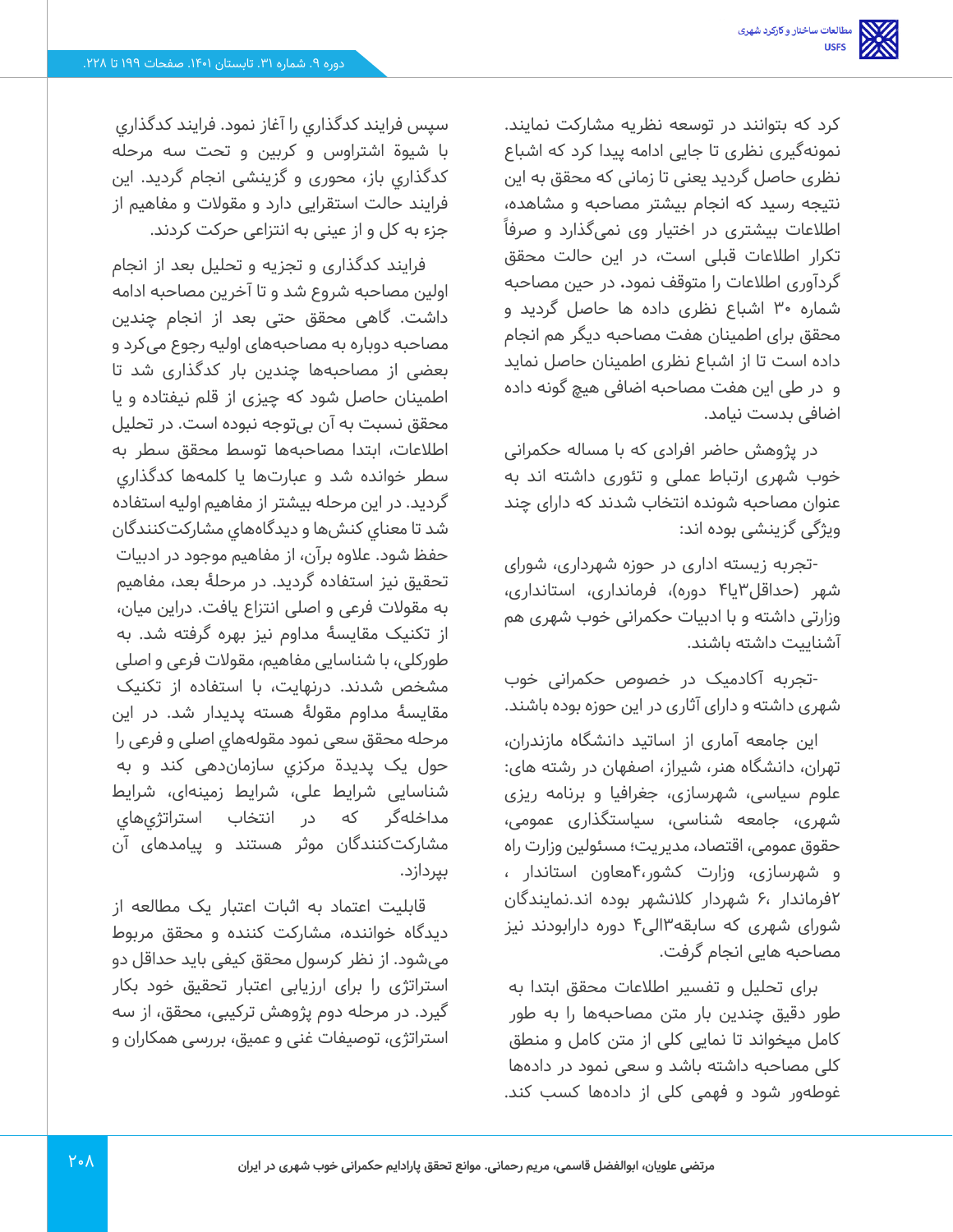

چککردن توسط مشارکت کنندگان استفاده نموده است( کرسول ٰ،۱۵،۱۵: ۲۱۵-۲۱۳).

محقق نتایج تحقیق خود را به دو نفر از مصاحبه شوندگان و سه نفر از متخصصان که آنها نیز تجربۀ کار میدانی و تحقیقاتی به شیوة کیفی داشته اند، ارائه کرده و از آنها در رابطه با اعتباربخشی داده هایش سؤال پرسیده است. در این فرایند، تعدادي از مقولهها و مفاهیم، بازبینی شد. در شيوه بررسي توسط اعضاء، مفاهیم و مقولههای استخراج شده از مصاحبهها(نتایج تحقیق) به چند نفر از

مصاحبه کنندگان عرضه شد و از آنها خواسته شد تا مضامين و مقولهها را ارزيابي كنند و در مورد صحت آنها نظر بدهند که نهایتاً نتایج مورد تاییدشان قرار گرفت. درنهایت، محقق تالش کرده است تا در بخش یافته ها، همۀ مفاهیم، مقوالت تحقیق را با توضیح جزئیات کار و شواهدی از متن سخنان مشارکت کنندگان بررسی و تحلیل و تفسیر کند و بدین طریق بر غناي اثر بیفزاید. باتوجه به مطالب بیان شده مدل روش پژوهش را می توان به صورت زیر ترسیم نمود:

<sup>&</sup>lt;sup>1</sup> Creswell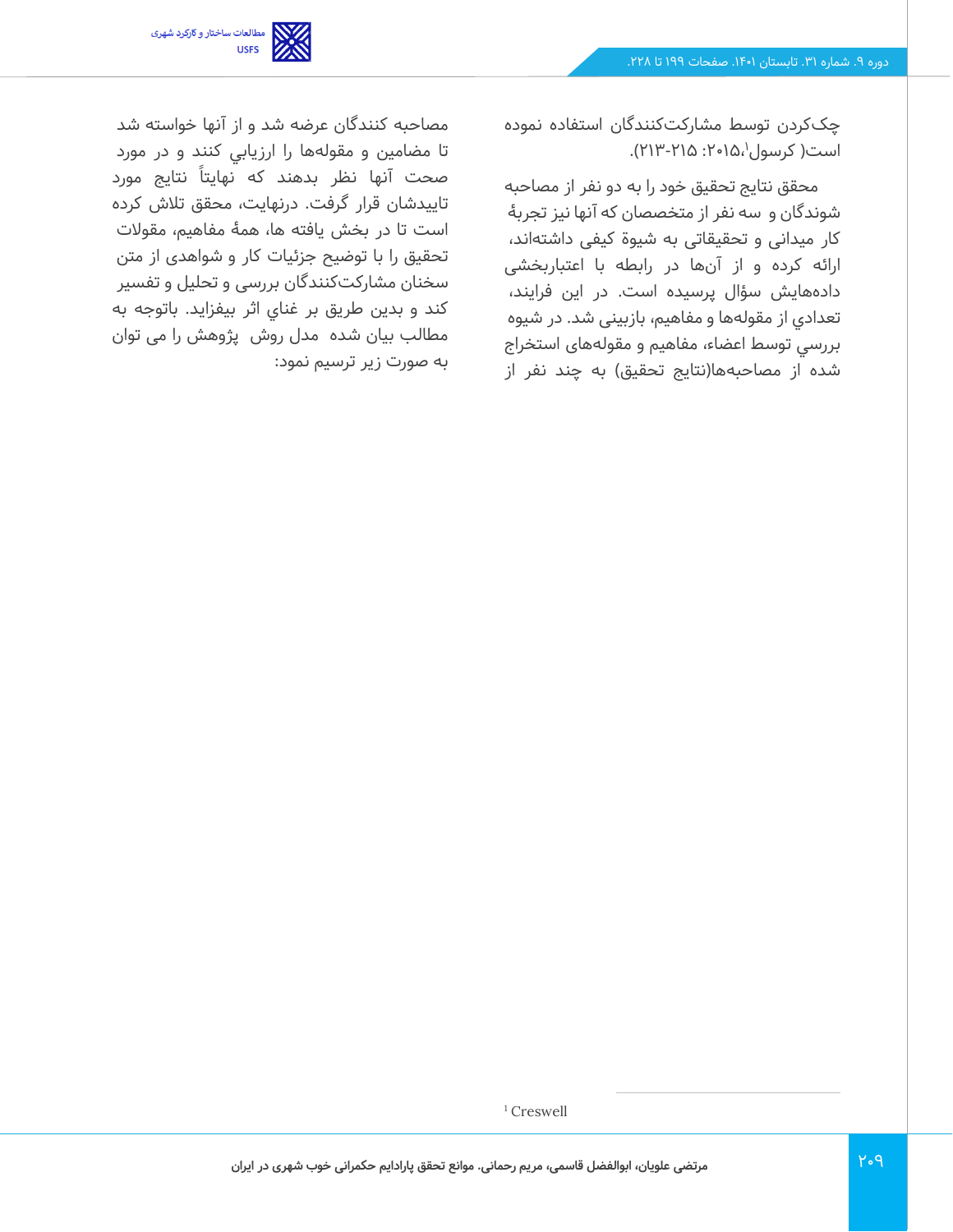

**شکل 1 فرایند تولید نظریه داده بنیاد** 

## **4 یافتهها و بحث**

براساس پارادایم سیاسی حکمرانی خوب شهری با روش نظریه مبنایی، برای پاسخ به سوال موانع تحقق پارادایم حکمرانی خوب شهری در ایران چگونه است؟. مقوالت استخراج شده از مقوالت فرعی که آن ها هم از مفاهیم اساسی استخراج شده اند، در مدل پارادایم نظریه مبنایی)شرایط علی، زمینه ای، دخیل، راهبردها و پیامدها) تفکیک شدند و به دنبال آن مقوله مرکزی بدست آمد.

### **4.1 شیوه پیدایش مفاهیم و مقوالت**

در این پژوهش برای بررسی متن مصاحبه ها از شیوه تحلیل سطر به سطر استفاده می گردد. بدین گونه

که مصاحبه ها پس از پیاده شدن به صورت سطر به سطر بررسی قرار گرفت و پس از شناسایی کدهای اولیه، برچسب های مفهومی برای آن ها شناسایی گردید.حاصل بررسی داده ها و مفهوم یابی عبارات 280 کد اولیه بوده است. در مرحلۀ بعد، مفاهیم به مقوالت فرعی و اصلی انتزاع یافت. دراین میان، از تکنیک مقایسۀ مداوم نیز بهره گرفته شد. به طورکلی، با شناسایی مفاهیم، مقوالت فرعی و اصلی مشخص شدند. در جدول زیر ارتباط مقوالت اصلی با مقوالت فرعی و تعداد مفاهیم زیرمجموعه را نشان می دهد.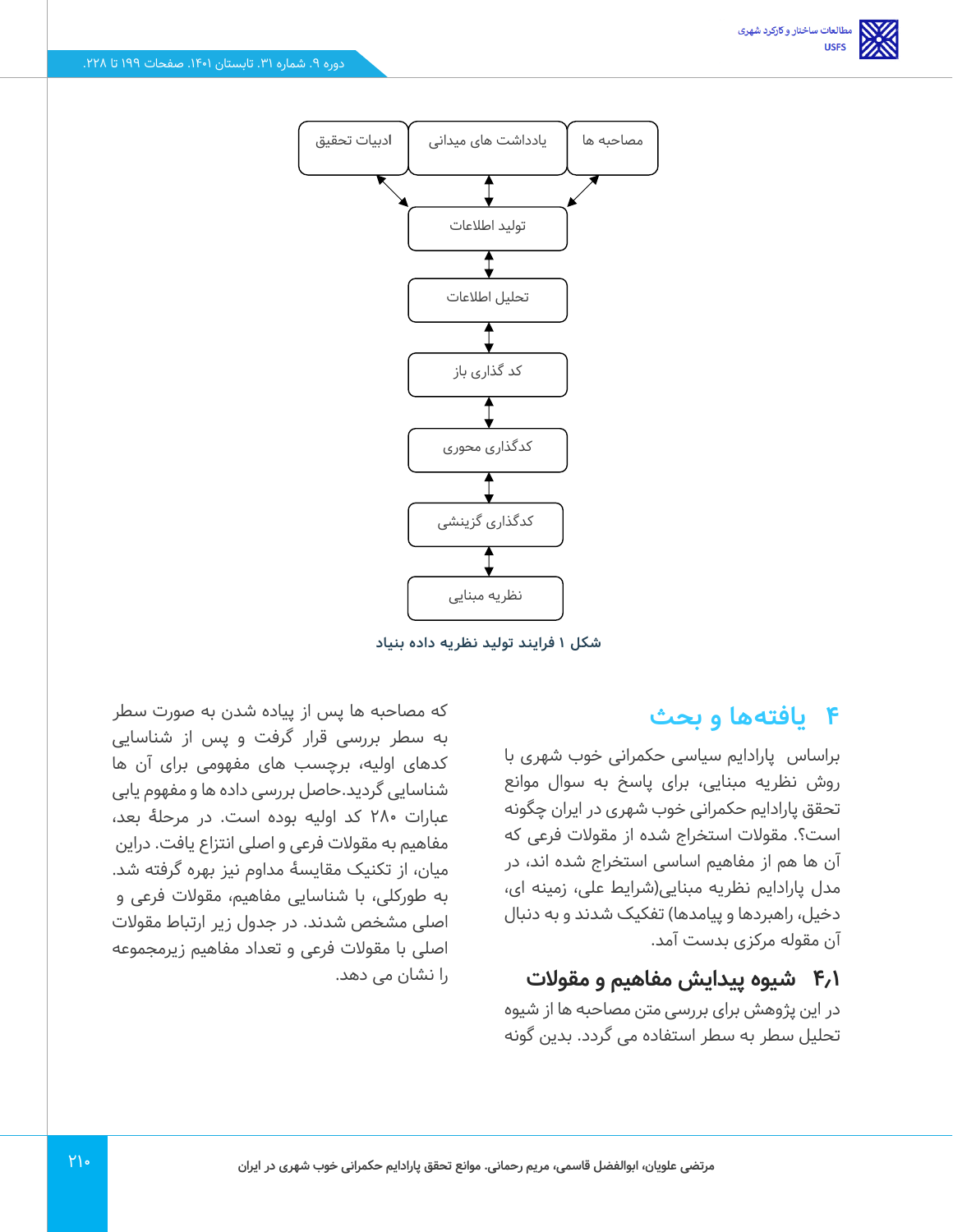

| مقولات فرعی (تعداد مفاهیم زیر مجموعه)                                                                                                                                                                                                                                                                                                                                                                                                                                                                                                                                                                               | مقولات اصلى<br>(تعداد مقولات فرعی)       |
|---------------------------------------------------------------------------------------------------------------------------------------------------------------------------------------------------------------------------------------------------------------------------------------------------------------------------------------------------------------------------------------------------------------------------------------------------------------------------------------------------------------------------------------------------------------------------------------------------------------------|------------------------------------------|
| بازیگران ملی (۴)                                                                                                                                                                                                                                                                                                                                                                                                                                                                                                                                                                                                    | بازیگران محدود (۱)                       |
| دولت نفوذ ناهمگن (۲)                                                                                                                                                                                                                                                                                                                                                                                                                                                                                                                                                                                                | دولت نفوذ ناهمگن (۱)                     |
| مشروعیت ماورایی (۲)؛ قهرمان سازی (۱)                                                                                                                                                                                                                                                                                                                                                                                                                                                                                                                                                                                | حاکمیت سنت بر جامعه                      |
|                                                                                                                                                                                                                                                                                                                                                                                                                                                                                                                                                                                                                     | ایرانی (۲)                               |
| عادات اداری غلط (۱)؛ شهروندان قانون گریز (۱)                                                                                                                                                                                                                                                                                                                                                                                                                                                                                                                                                                        | شهروند بی مسئولیت (۲)                    |
| شکاف بین نسلی (۱)؛ تحولات ارزشی (۲)                                                                                                                                                                                                                                                                                                                                                                                                                                                                                                                                                                                 | نو ارزش گرایی هویتی (۲)                  |
| کاهش درامدی (۲)؛ کاهش کمک دولت (۵)                                                                                                                                                                                                                                                                                                                                                                                                                                                                                                                                                                                  | کاهش درآمدهای دولت براثر<br>تحريم (۲)    |
| سیاست زدگی (۵)؛ گستره سلطه دولت (۴)                                                                                                                                                                                                                                                                                                                                                                                                                                                                                                                                                                                 | سیاست زدگی (۲)                           |
| حاکمیت فردی (۶)؛ نارسایی قوانین (۸)                                                                                                                                                                                                                                                                                                                                                                                                                                                                                                                                                                                 | ضعف قوانين (٢)                           |
| دولت متمركز (١۶)؛ ساختار سياسي بسته (٨)؛ سلطه دولت برسازمان ها (١)                                                                                                                                                                                                                                                                                                                                                                                                                                                                                                                                                  | دولت مطلقه (۳)                           |
| رویکرد بالا به پایین (۳)؛ ساخت جامعه اقتدارگرایانه (۲)؛ فرمان پذیری از دولت (۴)                                                                                                                                                                                                                                                                                                                                                                                                                                                                                                                                     | فرهنگ سیاسی محدود/تابع<br>$(\Upsilon)$   |
| تشتت هویتی (۴)؛ قوم گرایی (۱)؛ تضعیف جایگاه اقلیت ها (۲)                                                                                                                                                                                                                                                                                                                                                                                                                                                                                                                                                            | نارسایی های هویتی-قومی (۳)               |
| فرصت نابرابر اعمال قدرت (۴)؛ نفوذ بالای گروههای فشار (۳)؛ ائتلاف بین بازیگران (۳)                                                                                                                                                                                                                                                                                                                                                                                                                                                                                                                                   | فرصت ائتلاف سازی (۳)                     |
| رهبران ایدئولوگ (۱)؛ خاص نگری دینی/ مذهبی (۴)؛ تضادفکری (۱)                                                                                                                                                                                                                                                                                                                                                                                                                                                                                                                                                         | گفتمان ایدئولوژیک حاکمیت<br>$(\Upsilon)$ |
| اقتصاد رانتی (۵)؛ اقتصاد رفاقتی (۱)؛ انحصارگرایی (۱)؛ اقتصاد بدون تعامل (۱)                                                                                                                                                                                                                                                                                                                                                                                                                                                                                                                                         | دولت رانتی (۴)                           |
| نگاه خطی (۲)؛ نداشتن چشم انداز (۱)؛ نداشتن ایده برای شهر (۱)؛ ابزار انگاری به شهر (۴)                                                                                                                                                                                                                                                                                                                                                                                                                                                                                                                               | فقدان مرجعیت شهری (۴)                    |
| خاص نگری (١٠)؛ خاص گرایی نهادی (۵)؛ توزیع مناصب ناعادلانه (٢)؛ قشری نگری (٢)؛<br>رابطه مداری (۳)؛ نبود شایسته سالاری (۵)                                                                                                                                                                                                                                                                                                                                                                                                                                                                                            | خاص گرایی (۶)                            |
| ساخت فرصت سیاسی (۱)؛ ضمانت قانونی شورا (۲)؛ ضمانت شرعی شورا (۱)؛ ضمانت<br>قانونی مشارکت (۳)؛ ضمانت قانونی تمرکززدایی (۱)؛ ضمانت قانونی آزادی های سیاسی –<br>مدنی (۲)                                                                                                                                                                                                                                                                                                                                                                                                                                                | ساخت فرصت سیاسی (۶)                      |
| جمعیت سازمان نیافته (۲)؛ مخالفت جویی مردم (۲)؛ ضعف ساختارهای مشارکت جو (۴)؛<br>عوام زایی (۱)؛ ضعف بسترهای مدنی (۷)؛ بخش خصوصی وابسته ضعیف (۲)؛ ترس از<br>جامعه مدنی (۲)                                                                                                                                                                                                                                                                                                                                                                                                                                             | جامعه مدنی ضعیف (۷)                      |
| سابقه حكمراني (١)؛ مانع آفريني دولت (١)؛ شكاف دولت ملت (۴)؛ موقعيت كشور (٢)؛<br>برداشت ناصحیح از ملت (۱)؛ نگرش امنیتی دولت (۲)؛ ابزارانگاری مردم (۱)                                                                                                                                                                                                                                                                                                                                                                                                                                                                | تعامل پیشینی ضعیف<br>دولت-ملت (۷)        |
| نخبگان تمرکزگرا (۵)؛ حامی گرایی (۱)؛ رهبران ایدئولوگ (۱)؛ قدرت سنت (۱)؛ نخبگان بی<br>تفاوت (۱)؛ بی ارادگی حاکمیت (۱)؛  ترس دولت از ضعیف شدن (۲)؛ تضعیف نهادهای محلی                                                                                                                                                                                                                                                                                                                                                                                                                                                 | حکمرانی متمرکز (۸)                       |
| مديريت سنتي (۴)؛ تعارض منافع (۲)؛ شعار بدون عمل (۳)؛ تداخل گرايي نهادي (۲)؛ تقابل<br>گرایی نهادی (۲)؛ موازی کاری (۱)؛  نهادهای نظارتی موازی (۲)؛ فقدان مدیریت یکپارچه (۴)؛<br>مدیریت ناپایدار (۴)؛ مدیریت غیربومی (۱)؛ فقدان نگرش سیستمی (۴)؛ تصمیمات کوتاه<br>مدت (۲)؛ ضعف نظارت (۱)؛ برنامه ریزی از بالا (۱)؛ نبود رقابت (۱)؛ عملکرد ضعیف شوراها<br>(۷)؛ سابقه بد شوراها (۱)؛ فشاربرشوراها (۳)؛ عدم استقلال مالی شورا (۱)؛ فساد<br>سیستماتیک (۳)؛ زیرساختهای نامناسب شهری (۸)؛ تخریب محیط زیست (۲)؛ کاهش<br>سرمایه اجتماعی (۲)؛ ازبین رفتن سرمایه های نمادین (۲)؛ انفعال هنجارهای سیاسی (۲)؛<br>نزاع های شهری (۵) | ضعف مديريت شهرى<br>(Y5)                  |

#### **جدول 1 ارتباط مقوالت اصلی با مقوالت فرعی**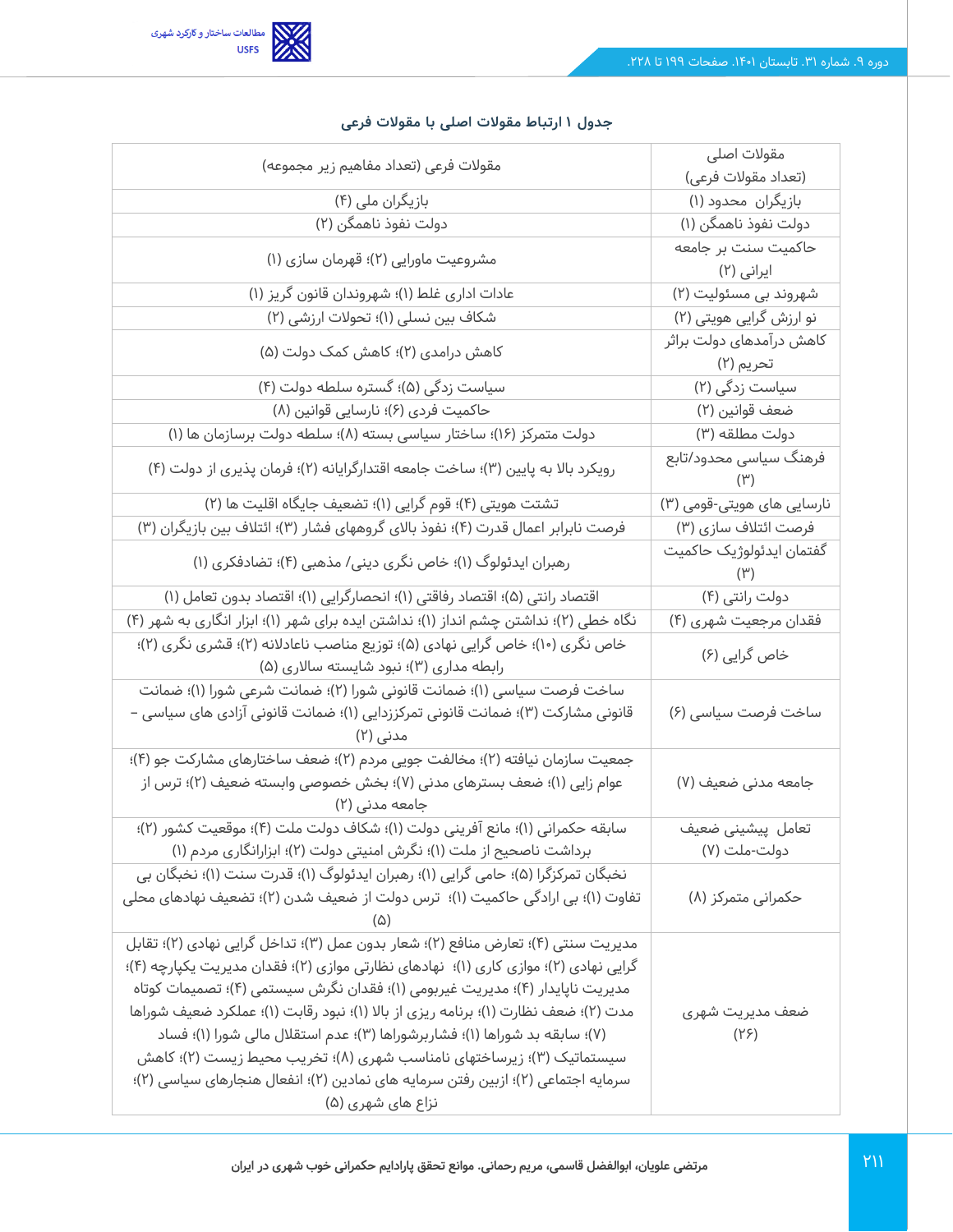## **4.2 مدل پارادایمی پژوهش**

مدل پارادایمی چهارچوبی تحلیلی است که به پژوهشگر کمک می کند تا ساختارها و فرایندها را شناسایی نماید و بتواند همه آن چه را تاکنون دریافته است، بطور خالصه مشاهده نماید. در زیر به توضیح مقوالت اصلی و فرعی موانع پارادایم حکمرانی خوب شهری ایران می پردازیم.

**۴٫۲٫۱ شرایط علی':** معمولاً به آن دسته از رویدادها و وقایع گفته می شود که بر پدیده ها دارای اثر می باشند )استراوس و کربین :2019،2 153(. بر اساس مصاحبه های انجام گرفته تعداد مقوله های شرایط علی 4 مقوله اصلی و تعداد مقوالت فرعی آن 12 مقوله فرعی در بر می گیرد.

**مقوله اصلی دولت مطلقه:**دولت مطلقه از این ایده منتج می گردد که حاکمیت پادشاه به همه حوزه های زندگی دخالت کند و قدرت سیاسی را به صورت واحد و تقسیم ناپذیر در می آورد. سازمان های اداری این دولت بصورت سلسله مراتبی سازمان دهی شده اند که مقامات عالی رتبه به مجموعه های پایین دست، دستور دهی می نمایند.

الف)مقوله فرعی دولت متمر کز: «شکل ساختار دولت در ایران بسیط و نیمه متمرکز و دارای مرکزیت یکپارچه سیاسی و شکل اداره امور هم برمبنای اصل تمرکزه »(م۱). «روی کاغذ، نقش دولت اهمیت دارد و نهادهای دولتی تعیین کننده اند. دولت درجایگاه خودش بازیگر اصلی است»(م۳۳۲)

ب(مقوله فرعی ساختار سیاسی بسته: در مصاحبه ای چنین بیان می شود»بوروکراسی بیمار جامعه رو فشل کرده.دزد رو می گیرن اما دزدی افزایش پیدامیکنه«)م2(. همچنین در مصاحبه دیگر » بوروکراسی ایران در بستر تیول داری و مشروطه

شکست خورده در شکل گرفته است. در سیستم تیول داری معیارانتصاب، آموزش و رشد جهت کسب پست های اداری نیست«)م 24(

ج(مقوله فرعی سلطه دولت بر سازمان ها: »سازمان های موجود در ایران بوسیله دولت تاسیس شدن و ماهیت و ذاتشون وابسته به دولت است و دولت برای اونها تصمیم سازی میکنه و این سازمان ها ازخودشون استقلالی دربرابر دولت ندارن»(م۳۱)

**مقوله اصلی دولت رانتی:** دولت رانتیر عبارت است از »هر دولتی که قسمت عمده ی درآمد خود را از منابع خارجی و به شکل رانت دریافت کند، دولت رانتیر نامیده می شود(حاجی یوسفی۲۰۰۹٬۴ 53:(.حکومت های مرکزی ایران با غلبه بر درآمدهای منابع حاصل از نفت، قادر به تعیین و اجرای اهداف کالن ملی بوده و ذاتا ًهم نیازی به مشارکت نهادهای محلی و ازجمله شهری در طراحی و برنامه های ملی نداشته اند

الف)مقولات فرعی اقتصاد رانتی،اقتصاد خصولتی<sup>۵</sup>: « وجود نفت باعث ایجاد ساختارهای اثرگذاری بر نظام سیاسی و ماهیت دولت در ایران شده است. نفت باعث شده تا دولت ها در جایگاهی باالتر از احزاب، گروه ها و طبقات قرار بگیرد. نتیجه چنین حالتی مانع اثرگذاری واقعی مردم می گردد»(م۳۱). مصاحبه دیگری چنین می گوید:»حکومت رانتی است. براساس اتکا بر درآمد نفتی است و فرمان اقتصاد می چرخاند و خودش حضوری قوی در اقتصاد دارد و بخش عمده اقتصاد دولتی »(م۲۰). «در جامعه ما بخش خصوصی همان خصولتی است.»(م۳)

ب(مقوله فرعی انحصار گرایی: » در ایران، همچنان قدرت در دست گروه های خاص سیاسی و نظامی قرار دارد و مردم کمترین اثر گذاری را دارا

<sup>&</sup>lt;sup>1</sup> Casual Condition

<sup>2</sup> Strauss & Corbin

م یعنی مصاحبه شونده و شماره مصاحبه شونده <sup>3</sup>

<sup>4</sup> Hajiyousefi

<sup>&</sup>lt;sup>ه</sup> منظور اقتصاد هم دولتی هم خصوصی یا به عبارت دیگر نیمه دولتی و نیمه خصوصی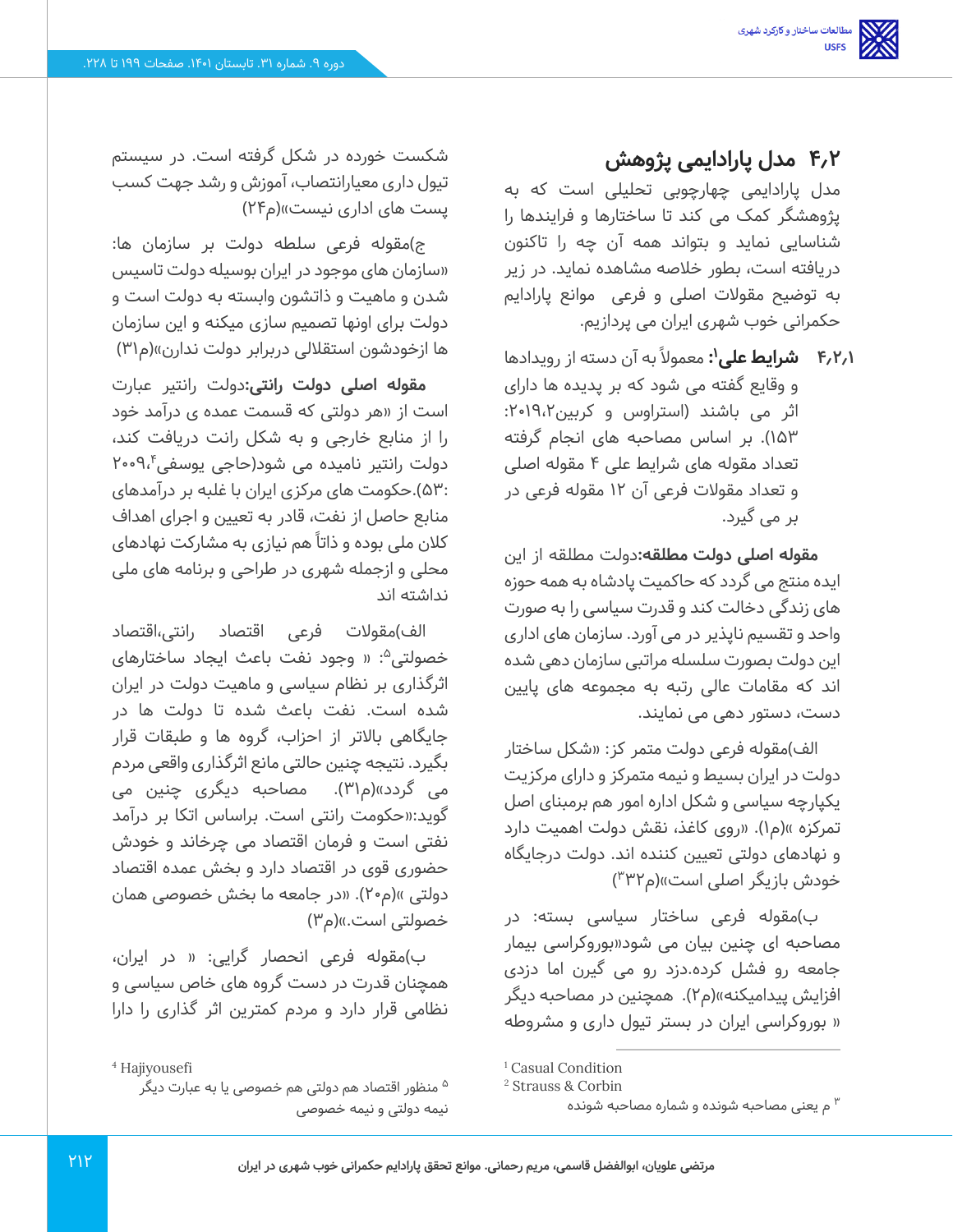

هستند و اثر گذاری مردم تنها منحصر به ایام انتخابات می شود»(م۱). همچنین مصاحبه شونده دیگر چنین بیان می کند:»مشکل اصلی ما در بخش نهادی و بازیگران که انحصارگرا هستن و اجازه نمی دن دایره قدرت بارشود تا مشارکت افزایش یابد، مسئولیت پذیری در قبال رفتاروبرنامه ها وجود ندارد»(م۲۸)

**مقوله اصلی حاکمیت سنت برجامعه ایران:**مقوله سنت در جامعه ایران اشاره به مجموعه آداب و رسوم و هنجاری زیستی دارد که به عنوان یک شیوه زندگی بر جامعه ایران پایدار مانده است.از جمله این موارد که در مصاحبه بدست آمد مقوالت مشروعیت ماورایی و قهرمان سازی است.

الف) مقوله فرعی مقوله مشروعیت ماورایی: »حاکمیت ساختار سیاسی دولت ایران بر بنیاد دوگانه حاکمیت الهی که مبتنی بر قوانین الهی و اسالمی است و حاکمیت مردم که به نحو ملی - مردمی اعمال می گردد«)م32( یا در مصاحبه دیگر»قانون اساسی صراحتا مشروعیت رو به آسمان نسبت می دهد و به مشروعیت زمینی بی اعتنایی داشته»(م۳۱)

ب(مقوله فرعی قهرمان سازی: » در مملکت همیشه دنبال قهرمان می گردیم که یک قهرمان باشد که ما را نجات دهد»(م۲۶)

**مقوله اصلی فرهنگ سیاسی محدود:** فرهنگ سیاسی نتیجه تاریخ جمعی یک نظام سیاسی و تاریخ زندگی افرادی است که آن نظام را می سازند.در فرهنگ سیاسی محدود<sup>۱</sup> بیشتر مردم آن جامعه تاریخ کشورشان را نمی شناسند.

الف)مقوله فرعی رویکرد بالابه پایین : «بدلیل ساخت تمام عیار در قدرت رسمی الگوی تعاملی به ساخت باالبه پایین قدرت به سمت جامعه حرکت میکنه»(م۷).

ب(مقوله فرعی فرمان پذیری از دولت :» منفعل شدن افراد در امر توسعه به گونه ای که همه شهرها وابسته به دولت می شوند و همه چیز را از دولت می خواهند و همه چیز وابسته به دولت مرکزی می شود. دروابستگی به دولت مرکزی، شهروندان قدرت و حق تولید منافع شهری را ندارند که خودشان منافع شهر را تشخیص دهند »(م۲۴).

**2 4.2.2 شرایط زمینه ای :**به مجموعه خاصی از شرایط گفته می شود که در یک زمان و مکان خاص گردهم می آیند تا بتوانند مجموعه اوضاع و احوال یا مسایلی را به وجود آورند که افراد با عمل/ تعامل های خود به آن ها پاسخ می دهند)استراوس و کربین،٢٠١٩: ١۵۴). این شرایط منشأ در شرایط علی و مداخله گر دارند و محصول چگونگی تالقی و تلفیق آن ها با یکدیگر برای شکل دادن به الگوهای مختلف با ابعاد گوناگون هستند (نوغانی،محمدی و کرمانی:2019، 123(.

بر اساس مصاحبه های انجام گرفته تعداد مقوله های شرایط زمینه ای 4 مقوله اصلی و تعداد مقوالت فر عی آن 12 مقوله فرعی در بر می گیرد.

**مقوله اصلی کاهش درآمدهای دولت بر اثر تحریم:** این مقوله به بحث درآمدهای دولتی برای کمک به شهرداری ها و شهرهای کشور ارتباط پیدا می کند که با توجه به تحریم های انجام گرفته با کاهش مواجه گردیده است

الف)مقولات فرعی کاهش درآمدی و کاهش کمک دولت: »در سال های گذشته باتوجه به مشکالت اقتصادی کشور و این تحریم ها، در تحقق منابع درآمدی دولت اثر گذار بوده است، این کمک های دولتی سال به سال کمتر شده است«)م9(.

**مقوله اصلی نارسایی های هویتی -قومیتی:**ضعف و فقدان شکل گیری ملت سازی و هویت ملی

<sup>&</sup>lt;sup>1</sup> parochical

<sup>2</sup> Contextual Condition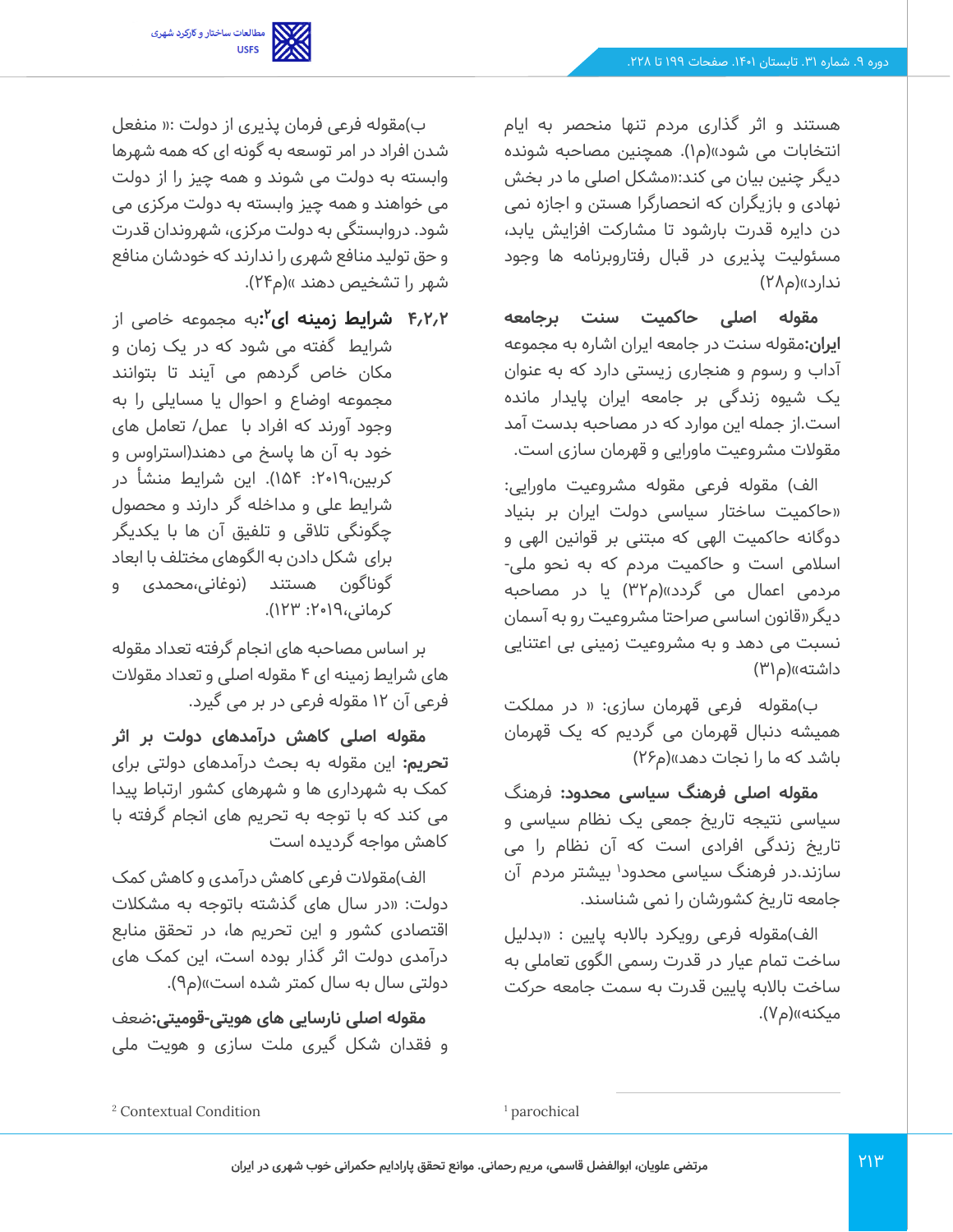صحیح باعث می شود که موزاییک شکل گیری هویت های ملی در زیر مای ملی واحد با نارسایی مواجه گردد.

الف)مقوله فرعی تشتت هویت: «حکمرانی شهری تهدیدی برای کشورهایی است که دارای بحران هویت دارند یا فرهنگ مدنی ضعیف تر دارند. یا قاعده وحدت در عین کثرت کمتر است یا همگرایی کمتر است. در این شرایط ورود گروهبندی های مختلف در عرصه سیاست یا تصمیم گیری ها ممکن است قاعده وحدت در عین کثرت رعایت نشود و یک کثرتگرایی رادیکال به نوعی ممکن است منجر به رادیکالیسم و عدم رسیدن به اجماع شود و نتیجه نهایی یک سیر رگرسیونی به سمت آن جنبه های سلسله مراتبی و بارویکرد هابزی به سیاست می شود»(م۲۷)

ب(مقوله فرعی قوم گرایی:در جوامع سنتی،معیار انتخاب افراد ارتباطات و روابط نسبی و خانوادگی قرار می گیرد .» افراد درانتخابات شوراها سعی میکنن براساس طایفه محوری و وابستگی های قومی رای جمع کنن که در این سازوکار، شایستگی ها و توانمندی افراد نادیده گرفته میشه»(م۳۱)

ج(مقوله فرعی تضعیف جایگاه اقلیت ها:اقلیت ها هم شامل اقلیت های قومی، مذهبی می شود و هم شامل معلولین و زنان می گردد. »در دنیا بخش از اهداف توانمندسازی مردم شهرهاست. معلولین، سالمندان، زنان کسی توجه نمی کند. صدای بخش قابل توجهی از این گروه ها در کشور شنیده نشده است»(م۱).

**مقوله اصلی دولت نفوذ ناهمگن:** »شما وقتی وارد مشهد میشی یک مدیریت واحد، فکر واحد، حکمرانی واحد در مدیریت این شهر برای مثال نمیبینی. بایک حاکمیت چندپاره مواجه میشی که هر بخش از حاکمیت بخشی از ساخت اجتماعی، شهری و اقتصادی رو مدیریت میکنه و این ها نه تنها با هم هماهنگی ندارند بلکه رقابت و در مواردی هم خصومت دارند.»(م۲۳)

**مقوله اصلی ساختار فرصت سیاسی:**این ساختار به متغیراتی در جامعه اشاره دارد که باعث انبساط یا تنگناهایی در نظام سیاسی می شود و از این طریق بر احتمال شکست و یا پیروزی نیروهای اجتماعی به کنشگران انگیزه های عمل جمعی می بخشد. واژه عناصر ساختار فرصت سیاسی به روش های مختلف یا مانع فعالیت شهروندان برای تعقیب اهداف معین می شوند یا فعالیت آنان را تسهیل می کنند. »بزنگاه های تاریخی در بحث حکمرانی نقطه ایستادن هستن.این بزنگاه های یک موقعی انقالب 57 موقع دیگر روی کارآمدن دولت اصالحات ،76 برگزاری انتخابات شوراهای شهروروستا در زمان آقای خاتمی در سال ....77 در ایران، یک جایی باید نقطه عطفی در ایران داشته باشد»(م۳۴).

الف)مقولات فرعی ضمانت قانونی و شرعی شورا: »هیچ منعی در قانون برای ایجاد حکمرانی مطلوب نیست. چراکه در آن جا بر اصل شورا، ابتنا بر آرای مردم گنجانده شده است»(م۱۶). «یکی از بزرگترین فرصت ها بازگشت به قانون اساسی و فعال کردن پتانسیل های آن است. دو دروه آقای خاتمی بزرگترین دستاورد آن، برگزاری انتخابات شورای شهر بود»(م۲۸) « اصل قانون اساسی به شورا می پردازد و اصل مبنای قرآنی است که بر مشورت و شورا اشاره دارد. اصل۱۰۶-۱۰۶ به شورا می پردازد»(م۳۰)

ب(مقوله فرعی ضمانت قانونی مشارکت:»عرصه شهری عرصه ای باشد که شهروند بتواند در سرنوشت شهر اثر بگذارد و آن را تغییر بده، مردم خودشان مراقبت می کنند اگر مشارکت داده بشوند.مشارکت واقعی مردم بتوانند از کانال های مختلف این کار بکنند«)م16(

ج(مقوله فرعی ضمانت قانونی آزادی های سیاسی – مدنی :»تاکید اولیه قانون اساسی در اداره امور عمومی تامین آزادی های سیاسی-مدنی است. انواع این آزادی ها که در قانون اساسی به آن توجه شده شامل آزادی عقیده، آزادی تصمیم گیری، آزادی اظهارنظر، آزادی اقلیت ها، آزادی مطبوعات توجه شده است ».(م۳۲)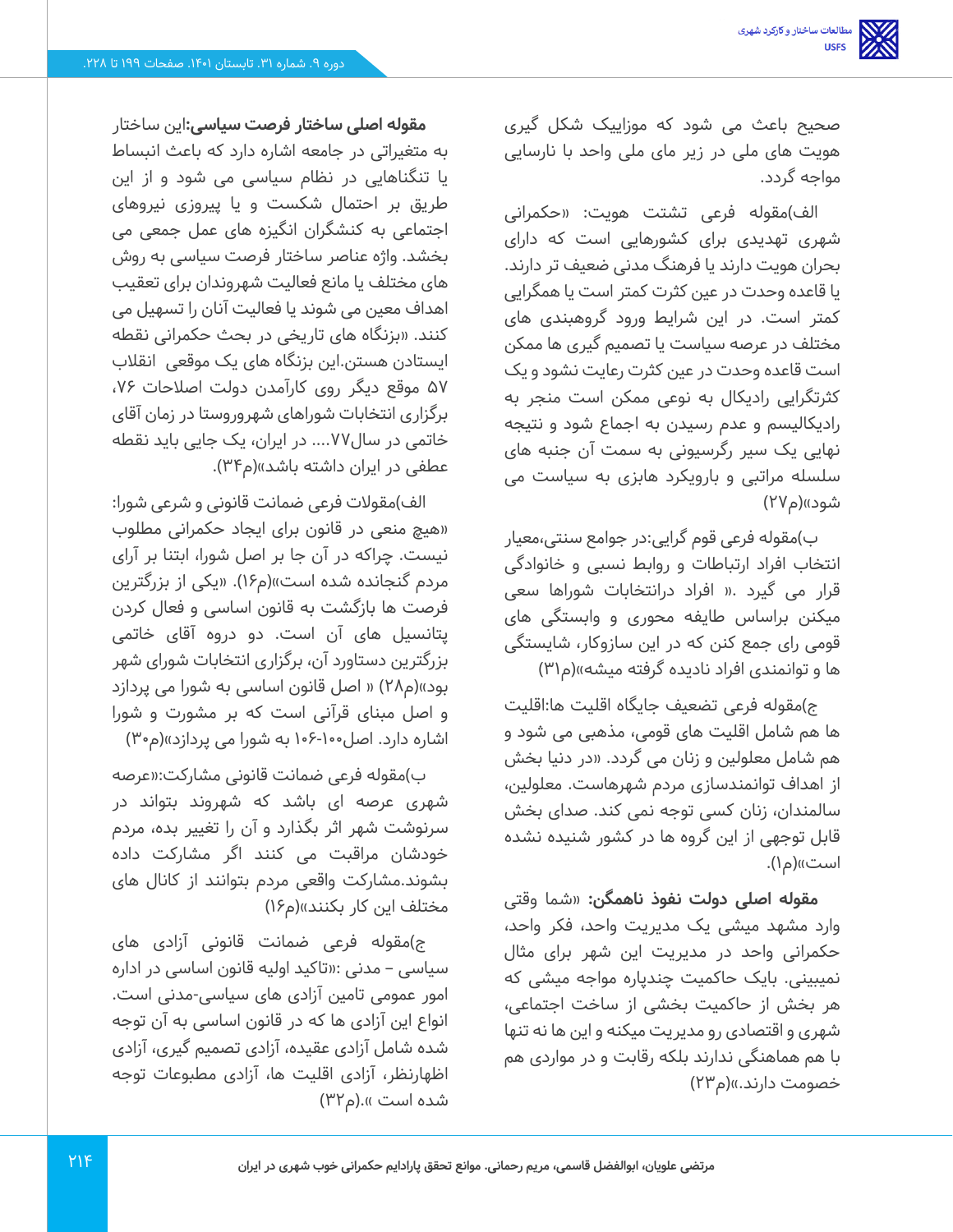مطالعات ساختار و کارکرد شهری<br>USFS

**1 4.2.3 شرایط دخیل :** به آن دسته از شرایط گفته می شود که باعث تخفیف یا تغییر در شرایط علی می شوند.این شرایط برخاسته از اوضاع و احوال غیرمنتظره و اتفاقی هستند که از طریق عمل/ راهبردها به آن ها پاسخ داده می شود به عبارت دیگر نقش تسهیل گر یا محدودکننده راهبرد ها را برعهده دارند )استراوس و کربین :2019،2 .)153-154

برمبنای مصاحبه های انجام گرفته تعداد مقوله های مربوط به شرایط دخیل 4 مقوله اصلی و تعداد مقوالت فرعی آن 18 مقوله فرعی را شامل می شود.

**مقوله اصلی تعامل پیشینی ضعیف دولت ملت:**نقطه ثقل تعامالت دولت –ملت به زوال یا رشد و تکامل انسان خودمختار، انفعال یا تحرک نیروهای اجتماعی و تعیین کنندگی یا عدم تعینن کنندگی قدرت سیاسی مربوط می شود.با توجه به این عوامل و مقوالت مستخرج شده سابقه حکمرانی، موقعیت کشور، شکاف دولت ملت، نگرش امنیتی دولت،مانع آفرینی دولت خود باعث ضعف این تعامل گردیده است.

الف)مقوله فرعی سابقه حکمرانی: « بحث تاریخی دارد. تاریخیت بدان معنا که نظام حکمرانی ما خان خانی، فئودالی بوده و نظام مشارکتی نداشتیم و نوعی تمدید تمرکزگرایی را دیکته می کند.همین ذهنیت باعث شده در طول تاریخ حتی اگر اراده ای وجود نمی داشت که ذهنیت دنباله روی مردم از حکومت امتداد پیدا کند ولی ساخت اقتصادی، اجتماهی به گونه ای شکل گرفته که تمرکزگرایی را تشدید کرده است»(م۸).

ب(مقوله فرعی مانع آفرینی دولت: » دولت در ایران خودش به عنوان مانع بزرگی در راه تحقق حکمرانی شهری هست. این اراده در دولت وجود

ندارد که بخواهد بازی را برهم بزند و خودش را کوچکتر کند»(م۲۰)

ج)مقوله فرعی شکاف دولت ملت : «جامعه در واقع در کنار حکومت هست و شکاف بین دولت و جامعه نباید باشد.بین دولت و جامعه بی اعتمادی باشد این تهدید است.تعامل های بین دولت و جامعه مدنی احساس ضرورتی که در حکومت برای تعامل مطرح می شود. بحران اعتماد نباشد یا شکاف اعتمادی یا شکاف سیاسی یا بی اعتمادی بین دولت - ملت از درون آن ایده در نمی آید»(م۲۷)

د)مقولات فرعی شرایط کشور و نگاه امنیتی دولت به جامعه: ایران در یک موقعیت استراتژیک قرار دارد.ایران قلب زمین است. حاکمان بر قلب زمین حکومت می کنند و الزامات خاصی را باید رعایت کنند«)م2(. »باید شرایط ساختاری از نظر تاریخی، سیاسی و ژئوپلتیکی درنظر گرفت. مثلاً اگر دولت فدرال باشد یک رویکرد دارد.اگر دولت غیر یکپارچه باشد رویکردتان فرق می کند. مساله ای اقتضائی است تقریباً»(م۲۰) یا«امکان همکاری بین گروه های اجتماعی و اعتماد عمومی به شدت پایین است و امکان بهره گیری از جامعه مدنی را ندارید و یا جامعه مدنی به شدت ضعیف شده است و نگاه امنیتی به آن وجود دارد. هم جامعه مدنی خودش مشکل دارد و هم حکومت نگاهش مبتنی بر بی اعتمادی است»(م۱۷)

ه(مقوله فرعی برداشت استفاده ابزاری از ملت:استفاده از مردم صرفا ً در مناسبت ها در جهت انتخاب و مقبولیت بخشی به متولیان امور است. «حکومت ها ظاهراًمی گویند بیایید بعد از آن که به قدرت رسیدن مردم، گروه ها و اقلیت ها را کنار می زنن»(م۲۷)

**مقوله اصلی ضعف قوانین:**وجود قوانینی مبهم، نارسا و تفسیر پذیر، باعث شکل گیری عدم ثبات در مسیر اطمینان بخشی دستگاه های اداری می گردد.

<sup>1</sup> Intervening Condition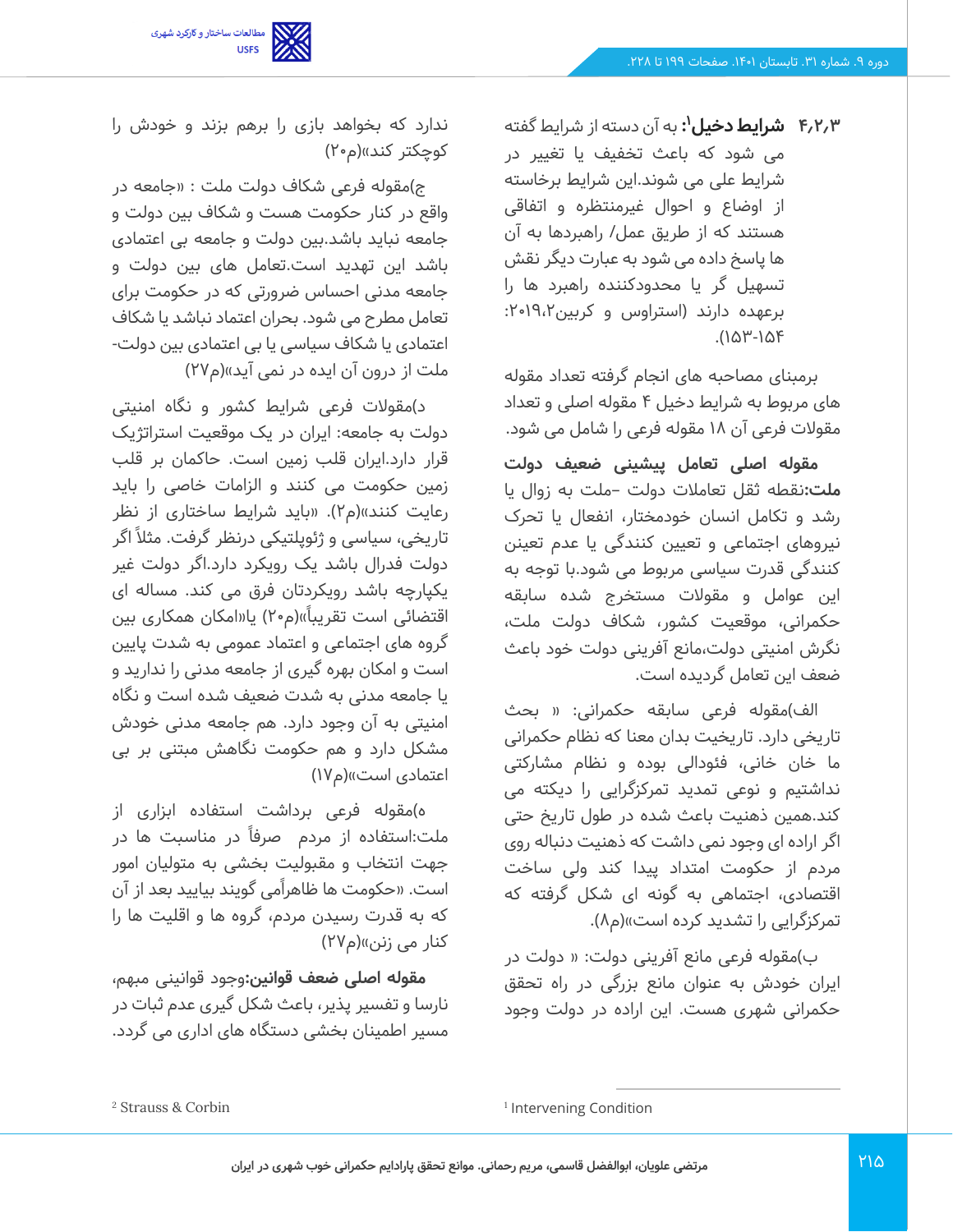از پیامدهای این ضعف قوانین می توان به حاکمیت فردی و نارسا بودن قوانین اشاره داشت

الف)مقوله فرعی حاکمیت فردی:ضعف در قوانین و تفسیر پذیری آن باعث می شود ضوابط نادیده گرفته شود و به جای آن روابط معیار افراد برای اقداماتشان گردد. »قرارد ادن معیارهای شخصی و رابطه ای در گرفتن تصمیمات و انتصاب ها بدون توجه به مکانیسم های صلاحیتی و نوعاً بدون توجه به نظر کارشناسان»(م۱۱).

ب(مقوله فرعی نارسایی قوانین : وجود قوانین قدیمی وبه روز نشدن آن نیز می تواند از جمله ضعف قانون در ایران اشاره داشت. »قانون حاکم بر نظام مالی شهرداری برای 60 سال پیش است وقانون60 سال پیش طبیعتا ً سامانه شفافیت معامالت نداشته. قوانین االن خیلی پراکنده اند و الزمه اصالح قوانین و مقررات به روزرسانی شوند»(م۱۶).

**مقوله اصلی گفتمان ایدئولوژیک حاکمیت:**دین در دستگاه حکمرانی و اندیشه ورزی ما نفوذ نموده است و در صحنه حکمرانی و دستگاه حکومتی به صورت پررنگ و قدرتمند وجود دارد و رهبران دینی به مثابه یکی از نیروهای اثرگذار در جامعه شناخته شده هستند. پس انقالب بر مبنای تلفیق دین با قدرت سیاسی و معنابخشی قدسی بدان، باعث شده مدیریت سیاسی ماهیت ساختار آن بصورت قدسی، فره ایزدی، متمرکز باشد.

الف)مقوله فرعی رهبران ایدئولوگ:مدیرانی که خود دارای ایدئولوژی بودند و می کوشند جامعه یا محیطی که به آن مدیریت می کنند را به روشی که ایدئولوژی آن ها القا می کند اداره کنند .»بدست گرفتن قدرت سیاسی توسط رهبران دارای ایده، ایدئولوژی و فلسفه که پرهزینه است چرا که در برابر شکست نظریه خود در هنگام اجرا مقاومت می کنند»(م۲۳)

ب(مقوله فرعی خاص نگری دینی/ مذهبی:نمود عینی این مساله را می توان در نظام انتخاب گری

کارگزاران، سیاستگذاران و تصمیم گیران دانست. »در ایران حکمرانی ایدئولوژیک حاکم است.شاخص های حکمرانی،ایدئولوژی است.ایدئولوژی، فقه است.مثال ً در فقه به ظواهر انسان ها خیلی توجه می کند.بر همین اساس آدم های خاص و محدود باهم رقابت می کنند. نظام ما با پاردوکس عملگرایی و ایدئولوژیک در نوسان است«.

ج(مقوله فرعی دوگانگی های فکری: دوگانه های مذهبی، سیاسی، قومی، تمدنی که بصورت انباشت و متراکم و ال ینحل در ایران باقی مانده است.» دوگانه هایی از قبیل:مرجعیت-تقلید/آمریت - تابعیت/ سنت-مدرنیته/ اصالح طلبان -اصول گر ایان/ شعار -عمل/ الهی -انسانی/ دین-جمهوریت «)م27(. مصاحبه دیگر چنین می گوید:» بی تجربگی همراه با تمامیت خواهی روحانیان حاکم؛ وجود جامعه مقلد، تودهوار و غیر پرسشگر که به راحتی به روابط مرید و مرادی تن می دهد. مناسبات نظام تصمیمگیری از جنس مناسبات مرید و مرادی یا بر اساس تبارگماری و ارتباطات شخصی تنظیم شده است. دوگانگی مشروعیت قدرت سیاسی ازپایین - مردم و بالا- ولايت »(م۲۳)

**مقوله اصلی بازیگران محدود:**یکی از عناصر اصلی در تحقق حکمرانی شهری وجود بازیگران متعدد و متنوع است. اما در ایران بازیگران بصورت محدود هستند

الف( مقوالت فرعی بازیگران ملی:» حداقل روی کاغذ نهادهای دولتی تعیین کننده اند. بخش خصوصی در واقع در قالب ساخت و سازگران در حکمروایی شهری بسیار بسیار تعیین کننده اند. این بخش خصوصی در قالب ساخت و سازگران، صاحبان کسب وکار که می توانند شهرهای مارا تغییر بدهند و بافت های شهری مارا یک جایی را از بین ببرند و یک جایی را آبادانی است ایجاد نمایند.سازمان های مردم نهاد هم به عنوان بازیگران هستن. بازیگران وسازمان های مذهبی، نظامی، امنیتی و غیرر سمی هم در ایران شایان ذکر است «)م1(.»اطالعات ساختار قدرت غیر رسمی موثر در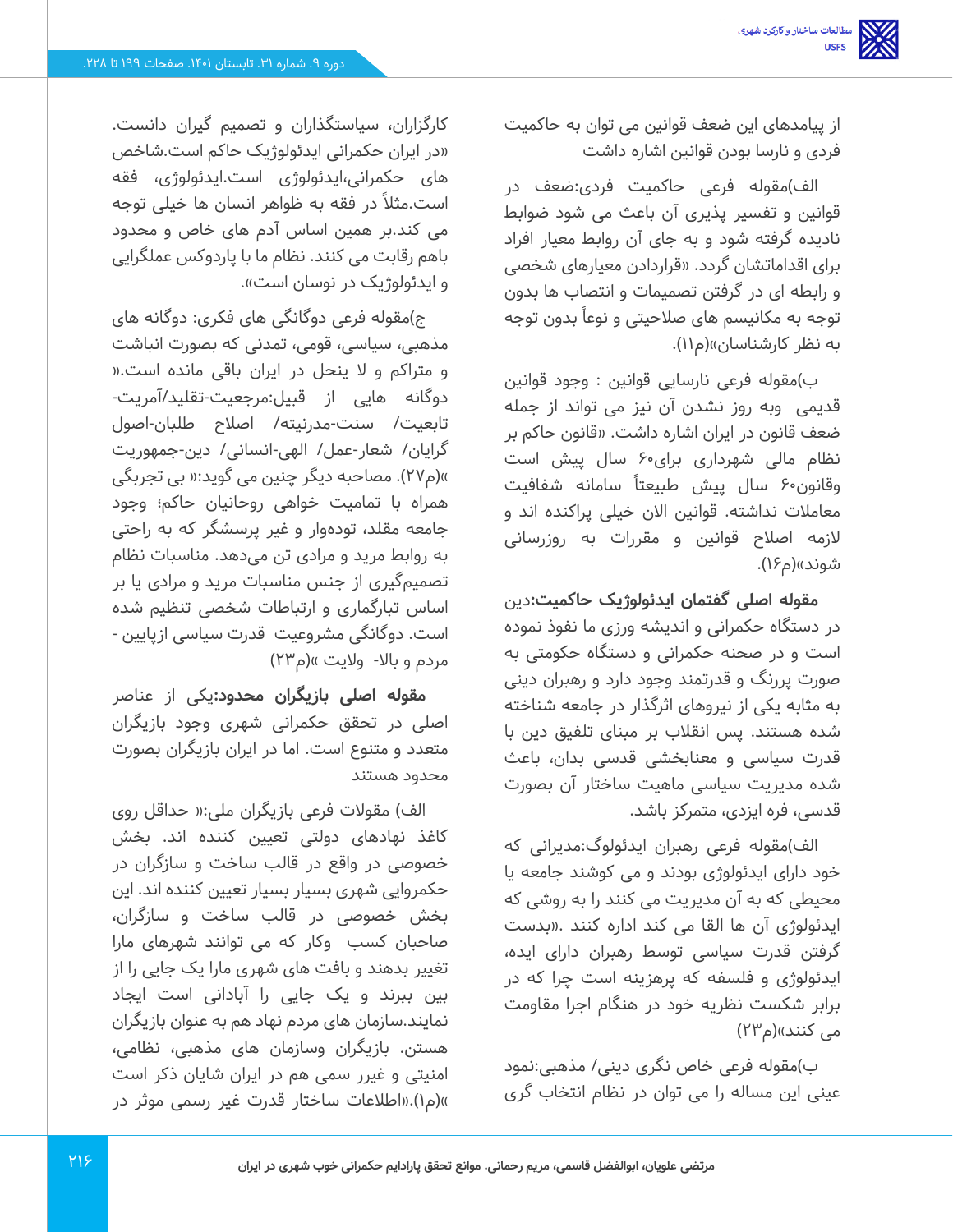

حکمروایی شهری را به راحتی نمی توان پیدا کرد. یا باید یکی از بازیگران باشی یا اینکه از مطالعه مشخصی انجام شده باشه. قدرت غیر رسمی کم تاثیر نیست«)م4(

**1 4.2.4 پدیده مرکزی :** عبارت است از صورت ذهنی پدیده مورد بررسی که اساس فرآیند را تشکیل می دهد. پدیده مرکزی به پرسش جریان چیست به نحو دیکر داده ها بیانگر چه چیزی هستند یا راهبردها درباره چیست، می پردازد. به عبارت دیگر به دنبال دیدن شکل های تکرار شونده رویداد، اعمال، افعال و تعامل توجه می نماید(دانایی فرد و امامی۲،۷۰۰،۳ ۸۳).

ادراک و عمل حکمرانی شهری صوری: حکمرانی شهری بدون داشتن ایده ذهنی برای آن و از سوی دیگر عدم اراده حاکمیت سیاسی برای انجام آن هم زمان با سایه سنگین قدرت و سیاست بر حوزه حکمرانی شهری در ایران آن را تبدیل به عمل صوری نموده است.»در برنامه های باالدستی هم که محصول نظام سیاسی و رقابتی است که احزاب و جناح های گوناگون آمدند ورفتن، همه آن ها یک ریتم دارند و تصویر و ایماژی از فنی بودن حکمرانی شهری نداشتن. بازگرداندن حکمرانی شهری به عنوان امری تکنیکال است.«)م8(.

**4.2.5 راهبردها:**اشاره به تاکتیک های راهبردی و طرز عمل های عادی و چگونگی مدیریت موقعیت ها توسط اشخاص در مواجهه با مسایل و امور بکار گرفته می شود. چنان که استراوس و کربین می گویند این تاکتیک ها و رفتارهای عادی چیزهایی اند که مردم، سازمان ها، جوامع یا ملت ها در زندگی روزمره پیش می آید انجام می دهند یا می گویند (استراوس و کربین، ۲۰۱۹: ۱۵۶).بر مبنای مصاحبه های انجام گرفته تعداد مقوله های راهبرد 4مقوله اصلی و تعداد مقوالت فرعی آن 19 مقوله فرعی شامل می شود.

**مقوله اصلی سیاست زدگی:**وقتی به طور افراطی هر موضوعی، سیاسی تلقی یا به هر موضوعی از دریچه مقوالت سیاسی نگریسته شود به آن سیاست زدگی گفته می شود. پیترز و پی یر سیاست زدگی را به معنای»جایگزینی معیار سیاسی به جای معیار شایستگی در انتخاب، حفظ،ارتقا،تشویق و تنبیه اعضا و کارکنان در بخش دولتی«)2 ,2004:Pierre & Peters). اساس بحث سیاست زدگی این است که سیاست مداران درصددند تا کمبود و خال قدرت خودشان در موضوعات مرتبط با قانون گذاری و تنظیم کنندگی از طریق کانال های غیرر سمی همانند انتصاب های سیاسی جبران نماید ;Jedenastik-Ennser,2015 6).

الف)مقوله فرعی سیاست زدگی: «جامعه و ساخت دولت در ایران بسیار سیاست زده است و هر حرکت و اقدامی را با نیت و اغراض سیاسی مورد بررسی قرار می دهد»(م۳۲).

ب)مقوله فرعی گسترش سلطه دولت : «ساختار سیاسی حاکم بر جامعه ایران بسیار تمرکزگرا و کنترل گرا و بر همین اساس تحمل پذیرش رشد کانون های قدرت مستقل در این ساختار سیاسی سخته. در

<sup>1</sup> Core Phenomenon

<sup>2</sup> Danaeefard & Emami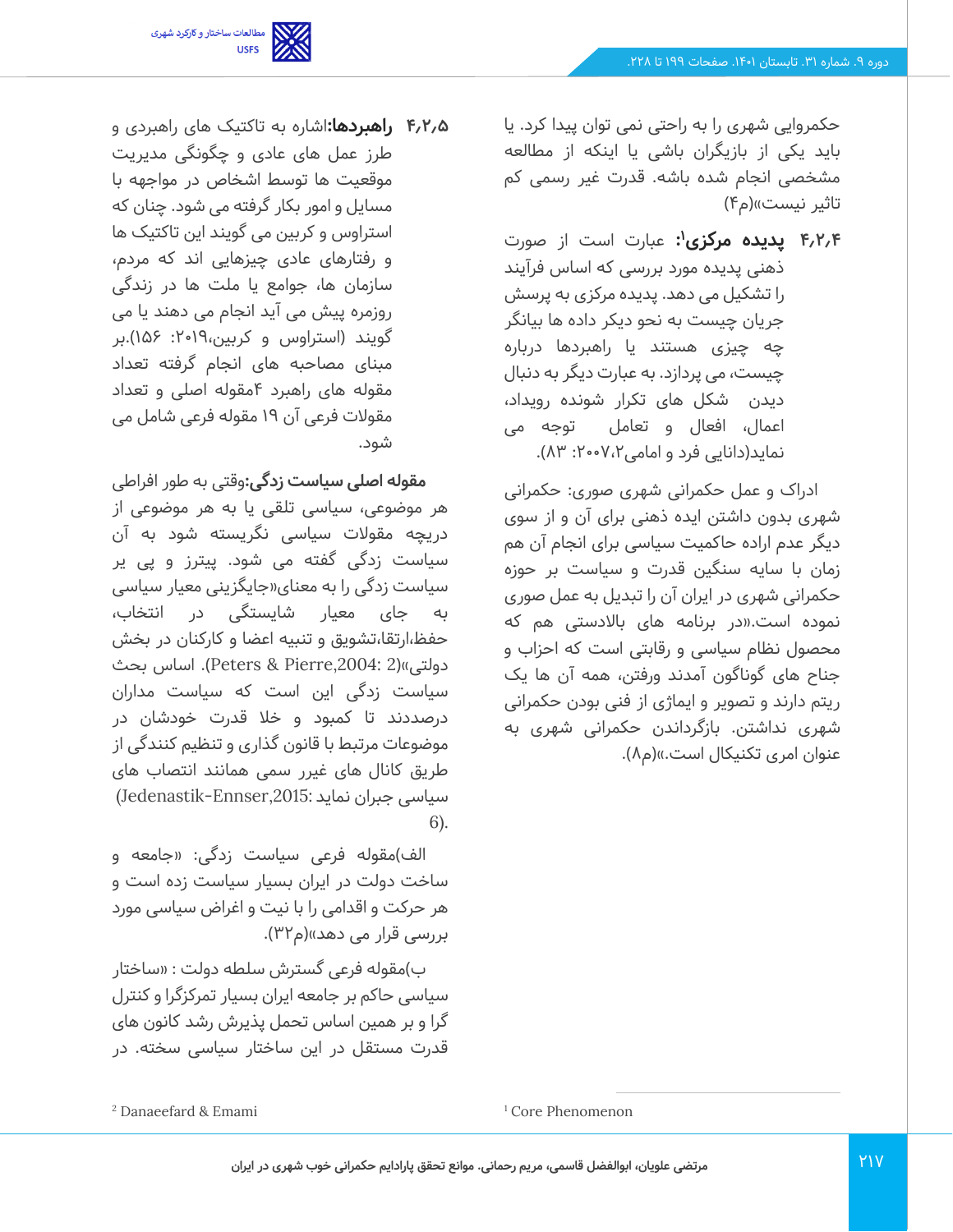چنین شرایطی مداخله دولت در تمامی جنبه های اقتصادی، سیاسی، فرهنگی،اجتماعی و خصوصی آشکار خواهد بود»(م۳۱).

**مقوله اصلی حکمرانی متمرکز:**تاریخ ایران خصوصاً از زمان رضا شاه برای ساخت دولت مدرن، اقدام به تمرکز گرایی ، یکجانشینی، ارتش مدرن می کند.

الف)مقوله فرعی نخبگان تمرکز گرا : « در ۷۰-۸۰ سال اخیر نقش و کارکرد شورایی و شهر کمتروکمتر شده به جای اینکه تمرکززدایی بشه، تمرکزگرایی رو شروع کردیم. درهمین دوره با فربه شدن دولت، با دالرهای نفتی، وزارت های متعدد و بدتر شدن آن ها، این تمرکز بیشتر وبیشتر شده به گونه ای که کارکردهایی که بیش از این برای نهادهای محلی بوده، دست وزارتخانه های مرکزی قرارگرفته است.همین االن هم این نگرش وجود دارد.این نگرش قالب وجود دارد در نهاددولت.جریان تمرکز گرا همچنان ادامه دارد پیدا میکند و نمی خواهند نهادهای محلی قدرت بیشتری داشته باشند و همچنان تضععیف می کنند«)م1(

ب(مقوالت فرعی حامی گرایی و بی ارادگی حاکمیت: »ساختار قدرتی وجود دارد که نمی خواهد بسط پیدا کند. به آدم ها و نهادهای محدود. قدرت دست این ها باید یکپارچه شود »(م۱). «مقامات حکومتی هیچ گاه نخواستند سیاست رسمی و منسجمی درباره مساله حکمرانی شهری اتخاذ نمایند»(م۳۲)

ج)مقوله فرعی ترس دولت از ضعیف شدن: »تصدی گری های بخش دولتی وجود دارد و حاضر نیستند واگذار کنند. درصورتی که واگذار کنند،قدرت خودشان را واگذار می کنند . ابهت سابق خودشان رو ندارند»(م۹)

د)مقوله فرعی تضعیف نهادهای محلی: «جریان تمرکز گرا همچنان ادامه دارد پیدا می کند و نمی خواهد نهادهای محلی قدرت بیشتری داشته باشد و همچنان تضعیف می کنند. نهادهای محلی نقش

چندانی ندارند .روی کاغذ نقش دولت اهمیت دارد»(م۱)

ه)مقوله فرعی قدرت و نیروهای سنت: « نهادهای سنتی جان سخت تر از آنند که به سادگی جای خود را به نهادهای مدرن بدهند »(م۲۴)

**مقوله اصلی خاص گرایی:**انباشت منابع درآمدی دردست دولت همچون ابزاری پرقدرت امکان گسترش و توزیع اختیارات را در بین نهادها و محدودیت بر ساخت های اجتماعی و مردمی اعمال می نماید و توزیع جغرافیایی قدرت را در کشور محدود می نماید (Skacpol,1996:76).

الف)مقولات فرعی خاص گرایی ، رابطه مداری، توزیع مناصب ناعادالنه، خاص گرایی نهادی: »ویژگی های ساخت اداری ایران بی نظمی مالی، قانون گریزی،ساخت های فراقانونی، تبارگماری، رفیق گماری، معیارهای شخصی در تصمیم سازی است «)م11(. یا مصاحبه دیگر »وابستگی به درآمدهای نفتی باعث تشکیل دولت های نفتی می شه که باعث توزیع سیاسی رانت.ویژگی مهم این دولت، وابستگی مالی به دالرهای نفتیه که این وابستگی باعث استقالل دولت از جامعه می شود و در سیاست های خود به منافع عامه جامعه توجهی ندارد.از این رانت هم برای تولید و تقویت مشروعیت خود باایجاد رفاه برای مردم و حامی پروری اقدام می کند. از طرف دیگر هم دولت تالش می کرد با کاهش آزادی های سیاسی و مشارکت جامعه مدنی، بتواند آن ها را به خود وابسته کند»(م۳۱).

ب)مقولات فرعی قشری نگری و نبود شایسته سالاری: «حالاشورا رای میخواهد دیگه. خواسته های غیر قانونی دارد. مجوز دبین به مردم. من باید رای بگیرم ازاین مردم. و برایش مهم نیست چه ضربه ای به شهرو شهرداری میخورد. با این مجوز، با این بازگشایی و عدم بازگشایی فشار می آورند تا رای بگیرند»(م۲۲). « ما فکر خوب بیرون می ریزیم، نخبه ها رو تعطیل کردیم، افراد نیمه خالق تعطیل کردیم.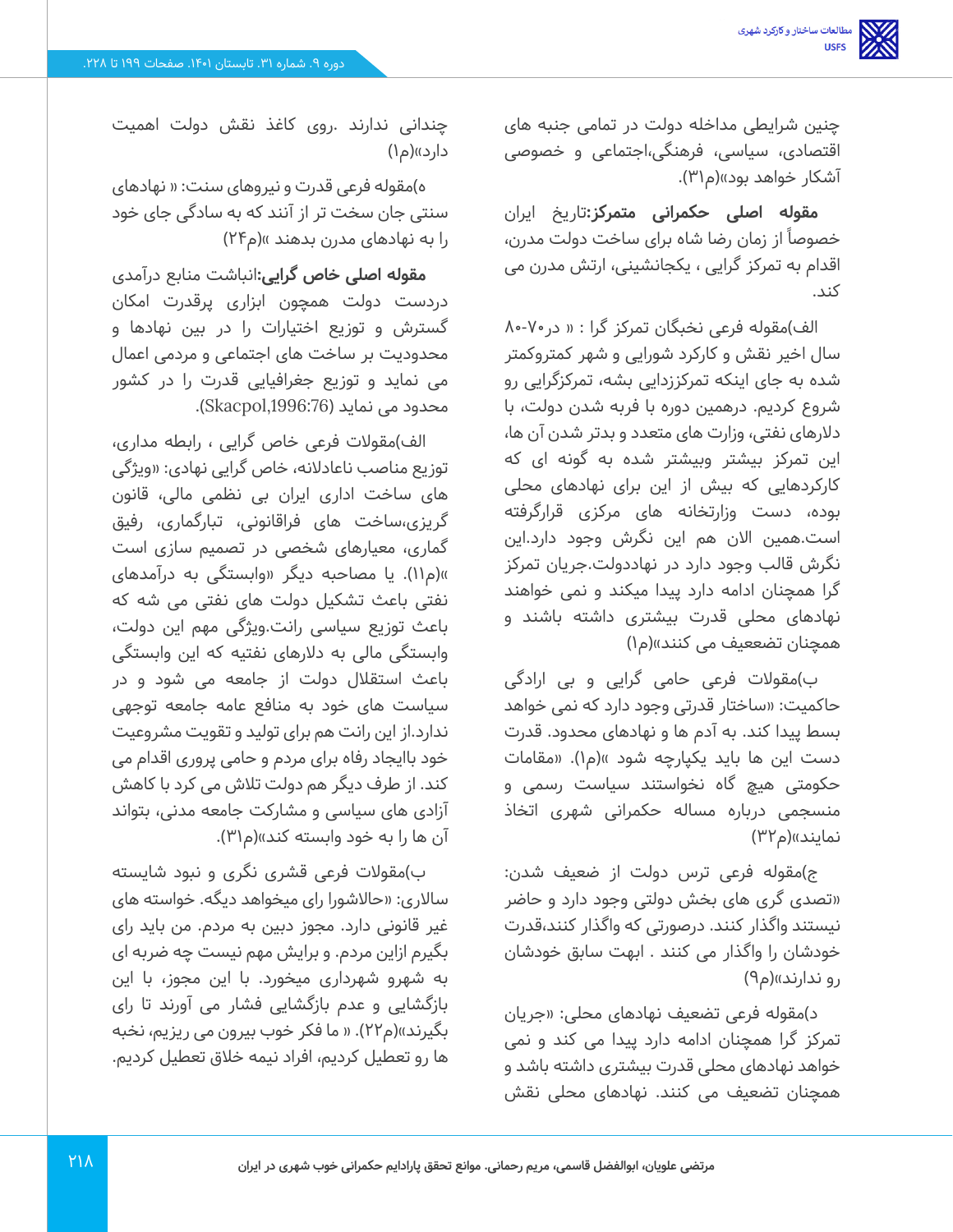

با یک سری افراد بی تکلیف که لیاقت و شایستگی رو ندارن سروکارداریم«)م5(

**مقوله اصلی فرصت ائتالف سازی:**ائتالف روشی مرسوم برای متحد شدن بازیگران و سازمان های مختلف درباره یک مساله یا یک راه حل است.

الف)مقولات فرعی فرصت نابرابر اعمال قدرت و نفوذ باالی گروههای فشار: »ما همیشه یک اقلیت غوغاگر در حوزه مدیریت شهری داریم، آن چیزی را که منافع خودشان هست به عنوان نیازمندی های شهروندان جلوه می دهن»(م۲۱). مصاحبه دیگر چنان بیان می دارد:» سازمان های غیر رسمی خیلی از سازمان های رسمی فعالتر هستند.فشار می آورند، نیرو میخواهند معرفی کنند، زمین بگیرند. کاری که برخالف منافع و صالحدید مدیریت شهری است.سازمان غیر رسمی زورش زیاد. مثال ًیک دسته آدم های حزب الهی هم داریم که حدیث می نویسند و نصب می کنند که مهمالت است و دستور جمع آوری داده میشه و فردا انگ میزن و همین االن موقع مراسمات پارچه های کثیف و عناوین توهین آمیز نصب می کنند«)م22(

ب)مقوله فرعی ائتلاف بین بازیگران: «شرایط االن ما به گونه ای است که البی ها در نهادهای تصمیم ساز نقش موثر دارن، در تصویب قوانین، درگرفتن پروژه ها نقش موثر دارند. برای همین یک شهر یک گروه بسته ای که حاال روابط خانوادگی، اقتصادی و پیوندهای غیر رسمی زیادی بین اینها برقرار است، اداره می کنن و عموم مردم ازین حق و حقوق محروم ان و مواجه با مافیای مختلف می شویم»(م۲۹)

**4.2.6 پیامدها:**هر انجام یا عدم انجام راهبردی معینی در پاسخ به امر یا مساله ای یا به منظور اداره یا حفظ موقعیتی از سوی فرد یا افرادی انتخاب می گردد پیامدهایی ایجاد می کند. برخی از پیامدها خواسته و برخی ناخواسته ، کوتاه مدت یا درازمدت، آشکار یا پنهان، فوری یا تدریجی، بازگشت پذیر یا بی بازگشت، قابل پیش بینی یا پیش بینی ناپذیر هستند (استراوس و کربین ۱۹،۱۹۰: 156-157(. بر اساس مصاحبه های انجام گرفته تعداد مقوله های پیامد 5 مقوله اصلی و تعداد مقوالت فرعی آن 4 مقوله فرعی در بر می گیرد.

**مقوله اصلی جامعه مدنی ضعیف:**میزان پیشرفت و نهادینگی جامعه مدنی در هر کشوری،به نسبت شرایط مساعد و نامساعد بستگی دارد. نوسازی و تحوالت ساختاری در حوزه های اقتصادی و اجتماعی در کشورهای درحال توسعه، معموال ً شرایط مساعد تکوین جامعه مدنی را فراهم می آورند.از سوی دیگر،نهادهای قدرت و ایدئولوژی سیاسی در مقابل فرآیند تکوین و نهادینگی جامعه مدنی، مقاومت ها وموانعی ایجاد می کنند. با رشد صنعت، آموزش، شهرنشینی، ارتباطات و دیگر شاخص های توسعه و نوسازی اقتصادی و اجتماعی، زمینه های الزم برای تکوین جامعه مدنی پدید می آید.

الف)مقوله فرعی جمعیت سازمان نایافته: «در جامعه مدنی مافقط واژه شهروند وارد ادبیات تخصصی و ژ ورنالیستی کردیم و در عمل به مردم به شکل شهروند نگاه نمیشه و خود مردم هم به شکل شهروند به خودشان نگاه نمی کنند یعنی انتظارات و خواسته هایشان از حاکمیت، دولت و نهادهای مسئول حالت حق و حقوق شهروندی ندراد و دچار فردگرایی مفرطی هستیم که از بی سازمانی است که در جامعه حاکمه»(م۲۹).

<sup>1</sup> Strauss & Corbin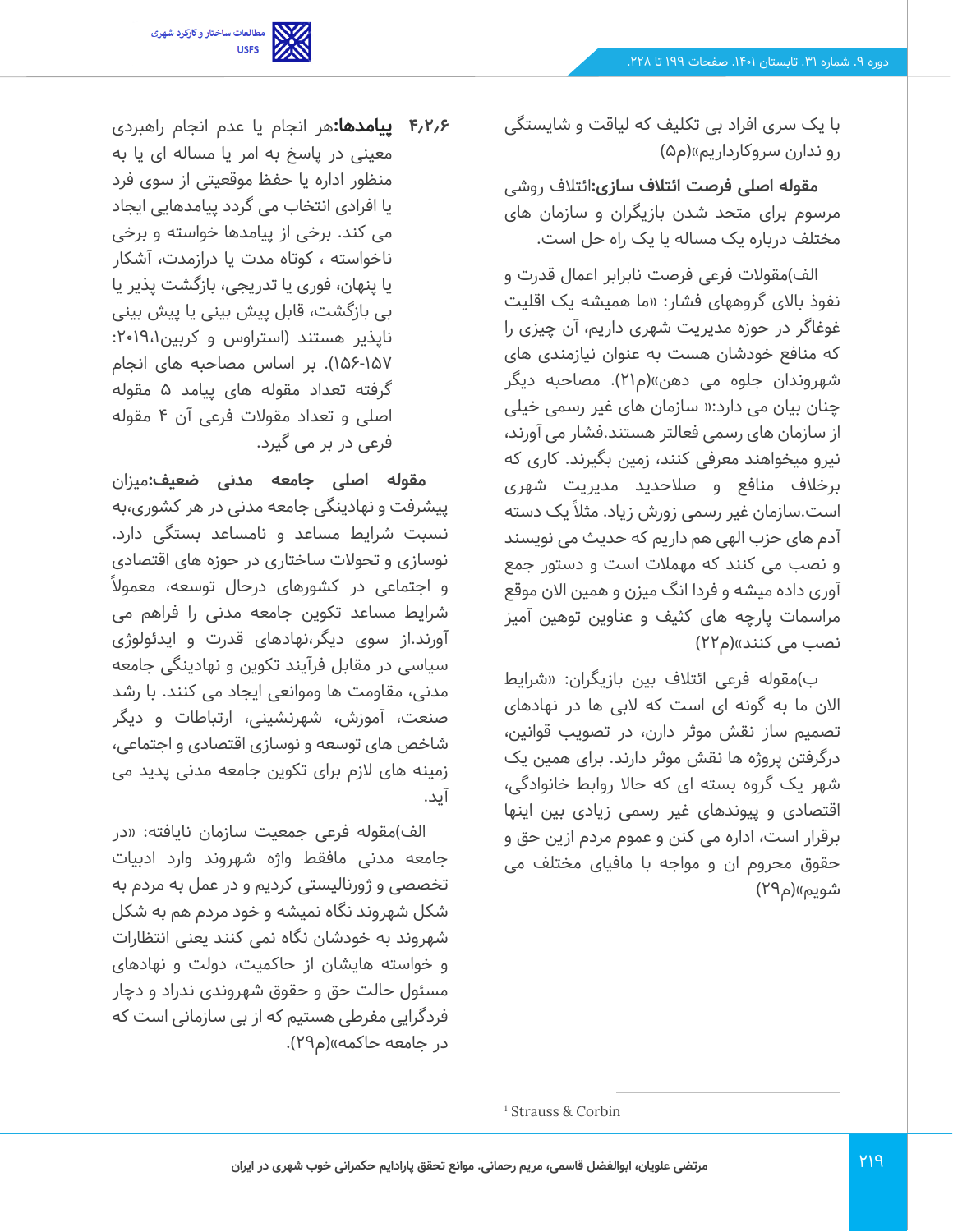ب)مقولات فرعی ضعف ساختارهای مشارکت جو و ضعف بسترهای مدنی:» نهادهای محلی باید تقویت شود نه حتی این نهاد محلی اینجاس حتی خود این نهاد محلی هم دچار اشکاالت بسیار است. وجود این همه فساد در اخبار خود این نهاد محلی اشکال اساسی دارد»(م۱). « همان قدر که برای حکمروایی شهری مشکل داریم به طریق اولی برای جامعه مدنی هم مشکل داریم. صالحیت حکمروایی شهری پذیرفته نشده به طریق اولی هم برای جامعه مدنی پذیرفته نشده است. جامعه مدنی ضعیف و نحیف داریم و یا اینکه وابسته به حاکمیت هستند»(م۳۶). «ماهیت حکومت ما اجازه رشد جامعه مدنی را نمی دهند این به اشکال ساختاری و کلی است. این اشکال ساختاری باید مرتفع بشود. نظام های شرقی ویژگی های خاصی دارند و اجازه بالندگی و رشد جامعه مدنی را نداده اند. در حکمروایی محلی این زیاد سیاسی نیست. جامعه مدنی خودبنیاد شکل بگیرد و بخواهد در برابر تصمیمات بایستد »(م۳۷)

ج) مقوله فرعی بخش خصوصی وابسته ضعیف: » بخش خصوصی قدرتمند در ایران نمی بینید که از ظرفیت های آن استفاده کرد. عموماً بخش خصوصی هم درگیر فساد و وابستگی شدید با حکومت است. اگر حکمروایی شهری در انگلستان،آلمان اجرایی می شود برای اینکه بخش خصوصی آن قدرتمند است. اینجا همه دنبال رانت و امتیازی بگیرن »(م۲۰).

د(مقوله فرعی ترس از جامعه مدنی: چون حکومت هم در نهادهای خصوصی و غیر خصوصی دخالت می کند چون احساس ترس می کند که کار دیگری داشته باشند که مفید برای دولت نباشند»(م۳)

**مقوله اصلی ضعف مدیریت شهری:**دغدغه اصلی مدیریت شهری استفاده موثر و کارآمد ازمنابع موجود، رشد اقتصادی، توسعه اجتماعی و کاهش فقر است.الگوی مدیریت شهری ایران بیشتر الگوی حکومتی است که برمبنای تمرکزگرایی در سطح ملی،

انحصار طلبی دولتی، برنامه ریزی های بخشی میان مدت از جمله خصوصیات آن است.

الف)مقوله فرعی مدیریت سنتی: «امروز اگر برای مدیریت محدودیت ایجاد کنیم، کف و سقف تعیین کنیم می شود مدیریت سنتی. شهرهای کشور ما سنتی اداره میشه.وقتی سنتی اداره بشه، چالش و تنش میشه »(م۵). در مصاحبه دیگر«نظام فکری و تصمیم گیری تصمیم سازان کشور سنتی است. برمبنای سازه های ذهنی سنتی و تضارباتی که دارن به تصمیم گیری در شرایط کنونی می پردازن»(م۲۳).

ب)مقوله فرعی تعارض منافع: «هر وزیری مقداری از اختیاراتش بخواهد کاهش یابد انگار جانش را میخواهد دهد.اما همین وزیر که از جایگاه خودش منفک شود، داد از مدیریت شهری، تفویض اختیار به شهرداری ها را مطرح می کند»(م۲۶)

پ(مقوله فرعی شعار بدون عمل: »صحبت زیاد فایده ندارد. در جامعه گفته شود این کار بشود. وقتی زور نداشته باشیم جلو ببریم و عمال ًفایده ای نخواهد داشت»(م۲۰).

ت)مقولات فرعی تداخل گرایی نهادی و تقابل گرایی نهادی، موازی کاری :» وجود نهادها و مسیرهای موازی با عملکرد بعضا ًفرا قانونی به گونه ای که نهادهای موازی و تداخل در امور یکدیگر می نمایند و از سوی دیگر تشتت نهادهای سیاست گذار و ناهماهنگی در سیاست گذاری از جمله عوامل ضعف و نارسایی می توان بیان نمود«)م 32(. مصاحبه شونده دیگر می گوید:»از مشکالت ما این است که ما تصمیم می گیریم بعد از ما هم یک نهاد دیگر مرتبط با مدیریت شهری هم هست اون هم تصمیم می گیرد. ما تصمیم می گیریم یک خیابان آسفالت بریزیم اما در ماه اسفند یا بهمن اعتباری را برای آب و فاضالب اعالم می کنند و بازه زمانی محدودی می دهند که این اعتبار را با ید به نوعی هزینه کند و ما مجبوریم برای اینکه جوابگوی خیلی از مردم نباشیم که پول برگشت خورد و توسعه شهری شکل نگرفت و این مجوز بدیم«)م9(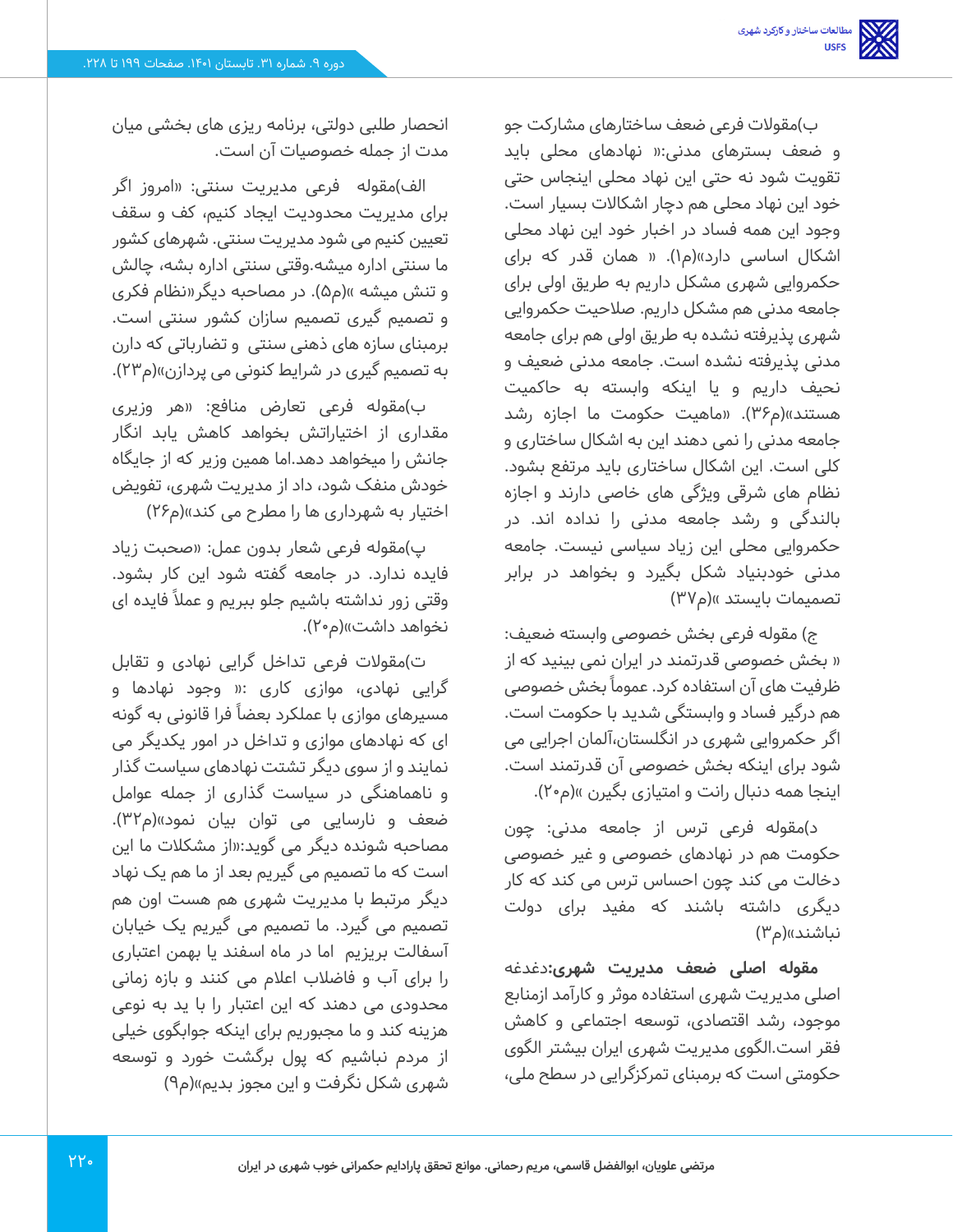

ث)مقولات فرعی ضعف نظارت، نهادهای نظارتی موازی: »سازوکار نظارت موجود در کشور یکپارچه نیست و دارای ساختاری غیر مشارکتیه. این ساختار با بستر جامعه نامانوسه. این سویه باعث تعدد مراکز نظارتی متنوع، تعارضات ، همپوشانی ، موازی کاری، رانت خواری، زیاده خواهی در نظام اداری میشه»(م۳۱)

ج(مقوله فرعی فقدان مدیریت یکپارچه: »فقدان مدیریت یکپارچه شهری در سطح شهرهاس. درحال حاضر 26 دستگاه در امر تصمیم گیری برای شهر تهران دخالت دارند و شهردار تهران بر مسایل کالن شهر به عنوان یک کلیت، تصدی ندارد«)م31(. یا مصاحبه دیگر چنین بیان می دارد »سیاستگذاری در ایران دارای منشاهای متعددی است که برخوردار از تضاد و ناهمگنی است.این تعدد مراکز سیاست گذاری مجموعه ای پیچیده و در همی را موجب ساخته است که خود باعث اتخاذ سیاست های متفاوت می شود»(م۱۱).

چ)مقوله فرعی مدیریت ناپایدار: «شهردار قبل از پاسخگو بودن به شورا، به افرادی وابسته است که در مواقع بحرانی اون رو حفظ کنند. ساختار ما به گونه ای است فردی در هر مسندی قرار بگیرد به فکر حفظ جایگاه خودش است و پایگاه امن ایجاد می کند و هر کسی در مسند قرار می گیرد سعی می کند پایگاه های امن خودش را توسط چه کسی ایجاد شود.»(م۹)

ح)مقوله فرعی مدیریت غیر بومی: «مدیریت محلی در مسئولیت قرار نمیگیرد در مرزهای ما. اغلب مدیران محلی غیر بومی هستند و شناختی از مردم نوعاً ندارند تا بتوانند براساس آن نیازها برنامه ریزی و مدیریت بکنند«)م10(.

خ)مقوله فرعی فقدان نگرش سیستمی:«هر مدیر نگرش خاص خود را درخصوص برنامه ها و اهداف دارد و یا اینکه از نو تعریف می کند و به تبع شروع مدیریت جدید همواره با چرخشی عمیق در سیاست

گذاری ها و ترجیحات تصمیم گیری همراه است»(م۳۱).

د) مقوله فرعی برنامه ریزی از بالا: «مدیریت کشورما به دنبال رهیافت یک طرفه در امور برنامه ریزی واجراست یعنی یکی سیستم عمودی و سلسله مراتبی»(م۱۴).

ر)مقولات فرعی عملکرد ضعیف شورا، سابقه بد شورا و فشار به شورا: »سیاست غالب بر مدیریت شهری در ایران در بعد اقتصادی در بعد از انقالب عبارت بود از فروش زمین و تراکم فروشی. در همین راستا شهرداری ها هم به عنوان نهادی فاسد و رانت خوار و رانت جو شناخته می شدن. با نگاه به عملکرد شوراها می توان گفت که در تامین خواسته های مردم و همچنین حرکت به سوی اراده عمومی چندان موفقیتی بدست نیاورده اند»(م۳۱). « تجربه شوراها تجربه خوبی نبوده است.افرادی که مردم به عنوان شورا انتخاب می کنند، فساد هایی که در شوراها ایجاد شده است»(م۳۱). «وضعیت مالی شوراها به شهرداری وابسته و استقالل مالی نداره.شخصیت حقوقی مستقل هم برای آن دیده نشده »(م۳۲)

ز(مقوله فرعی زیرساخت های نامناسب شهری:ویلیامز »رشد بی قواره تری شهر پیدا می کند. سامان مشخصی شهر نداشته باشد. در طرح های جامع شهری محدوده شهر کجاست. شهر و نظم شهری در ایران دچار این سرنوشت خواهدشد. شهر بدون سامانی که بی ریخت است. دراین نظام بی ریختی زندگی برای شهروندان سخت خواهدشد»(م۷)

س)مقوله فرعی کاهش سرمایه اجتماعی: «بی اعتمادی بین مردم و الیه های مدیریتی و حاکمیتی که مرسوم شده مدیران را بدوبیراه می گوین. کارآمدی یک نظام مدیریتی در درجه اول اعتماداجتماعی را جبل میکنه. ناکارآمدی باعث شده این فاصله ها بیفته»(م۱۲).مصاحبه دیگر چنین می گوید» ما با بحران اعتماد اجتماعی و سرمایه مواجه ایم.جامعه دارای بحران است»(م۲۷).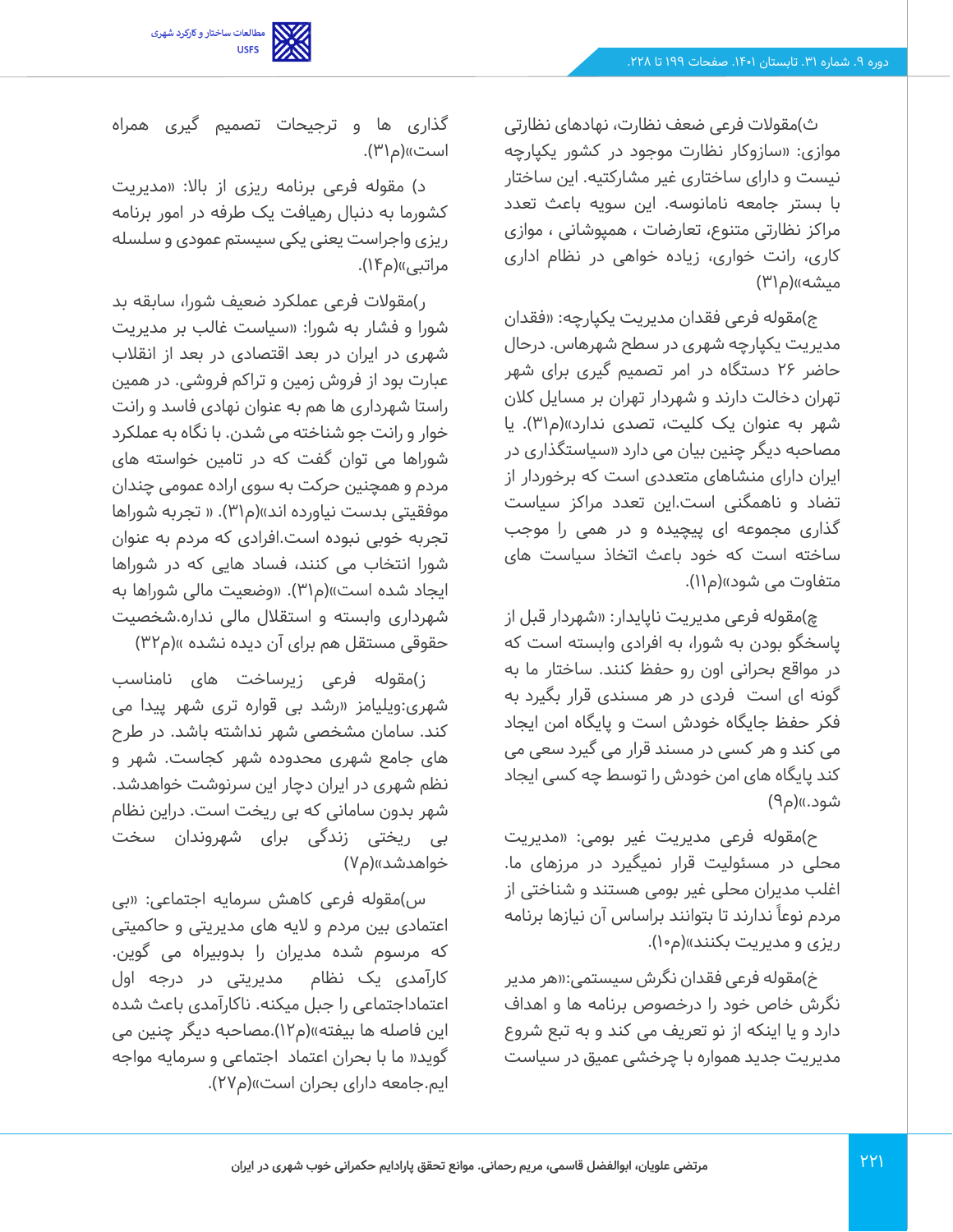ش(مقوله فرعی تخریب سرمایه های نمادین: »حکومت با انحصاری کردن رسانه های ملی اجازه مطرح شدن شخصیت نخبگان کشور و یا با تخریب کردن آن ها اجازه شکل گرفتن سرمایه های نمادین نمی دهد. از سوی دیگر جامعه هم به این فرایند تخریب مشارکت میکنه »(م۲۳)

ط)مقوله فرعی انفعال هنجارهای سیاسی: مصاحبه دیگر چنین بیان می کند »نظام حکمرانی شهری نظامی منتظم است یعنی چارچوب و نظم و قاعده داره و یک سیستم است.اگر این اتفاق نیفتد با فضایی بی قاعده و بی نظم و فاقد سیستم مواجه می شویم. این آنارشیسم شهری اتفاق می افتد. ما شهر داریم و کالبد شهری داریم. محتوای شهر، فرهنگ شهر، جامعه شناسی شهری در آن سیطره ندارد.استعداد پوپولیسم از دل آنارشیسم در می آید. اگر شهر بی ریخت شود شما می توانید پوپولیسم سیاسی و رفتاری را انتظار داشته باشی. بنابراین انتظار جامعه آنومیک در صورت عدم تحقق حکمرانی شهری یک انتظار طبیعی خواهد بود»(م۷)

ع)مقوله فرعی نزاع های شهری: وقتی ظرفیت های نهادی و مبتنی بر همکاری و شراکت شکل نگرفته باشه شما توان محدودی دارید برای اینکه بحران ها و مسائل اجتماعی، اقتصادی رو حل وفصل کنید. برای همین فقر تداوم پیدا میکنه، اسکان غیررسمی بیشتر میشه، فساد بیشتر میشه، نارضایتی عمومی افزایش و رادیکالیسم در جامعه باال می رود » (م۲۰)

**مقوله اصلی فقدان مرجعیت شهری:** درنظام حکمرانی ایران فهم محیطی اصحاب قدرت و تصمیم از اهمیت باالیی برخوردار است. چون در فرایند تعبیر،تفسیر، اولویت بندی مسایل،ناشی از برداشت هایی است که این افراد از محیط دارند که این فهم دربرگیرنده یادها، احساسات، دیدگاه ها، ارزش ها و ترجیحاتی است که به تصمیمات آن ها جهت می دهد.

الف)مقولات فرعی نداشتن چشم انداز، نداشتن ایده برای شهر و ابزار انگاری به شهر: »ازجمله عوامل شکست نظام برنامه ریزی درکشور عبارت است از فقدان نظریه توسعه بومی. هر شهری برای خودش الگو و خطوط کلی ویژه ای باید داشته باشه و هر مسئولی هم مسئولیت قبول میکنه عمال نمیتونه از اصول توسعه اون شهر تخطی کنه.مشکل در نرسیدن به نتیجه مطلب در همین است که دانش مرکز نسبت به مناطق پایینه.کسی که در تهران در سازمان مدیریت، برنامه ریزی می کنه نمیدونه در مناطق چه خبر است و نسبت به مسایل اجتماعی، اقتصادی، سیاسی،فرهنگی، امنیتی اطالع کافی نداره. و این کارشناس هم ممکنه که حتی به اون شهر و استان هم سفر نکرده باشه »(م۲۳). مصاحبه دیگر می گوید» مقوله حکمرانی شهری تاکنون در ایران ایده پردازی نشده. ماهنوز ایده روشنی راجع به حکمرانی شهری در ایران نداریم. برای همین هم هست شهرهای کوچک از الگوی کالن شهر تهران تبعیت میکنن. شهرهای کوچک و حاشیه با کالنشهرها دارای مسایل فنی، اجتماعی و فرهنگی متفاوتی هستن. از سوی دیگر افرادی که وارد شورای شهر میشن به دنبال همین فقدان ایده داشتن، شهر را معبری برای رسیدن به حوزه سیاست و قدرت میبینن و برخی دیگر از آن برای منافع سوداگرانه وارد حوزه حکمرانی شهری میشن«)م8(.

ب) مقوله فرعی تک خطی دیدن همه شهر ها: رقابت بین شهرهاست که هر شهری در رقابت برای خودش ارزش افزوده ای ایجاد می کند که باعث خلاقیت و منافع بیشتری می شود »(م۲۴). در مصاحبه دیگر» توسعه هر منطقه و شهری در چارچوب مزیت نسبی اولیه و اصلی آن جا طراحی شود »(م۲۳)

**مقوله اصلی نو ارزشگرایی هویتی:**به نظر اینگلهارت جوامع غربی با توسعه اقتصادی و نوسازی که در آن ها روی داده است نوعی شکاف نسلی و دگردیسی فکری-نگرشی یا فرهنگ سیاسی رخ داده است که به انقالب خاموش از آن نامبرده می شود.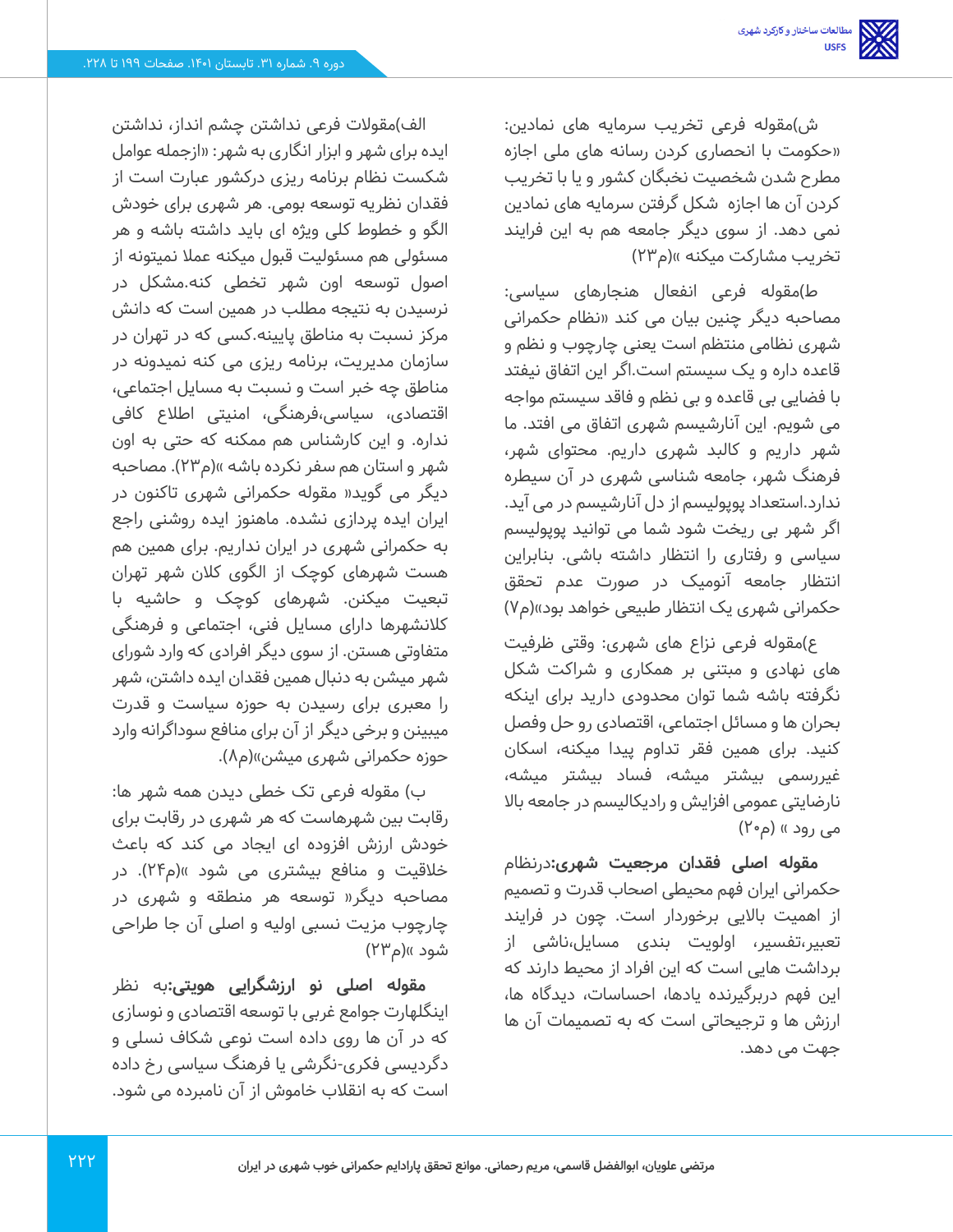

نسل جدید به ارزش های فرامادی ماندد کرامت انسانی، مشارکت، عدالت، تساهل، صلح، محیط زیست گرایش داشته و از ارزش های مادی فاصله گرفته اند. این دگردیسی به تغییر در ماهیت رفتار سیاسی منجر می گردد( اینگلهارت و ولزل۲۱،۱٬۰۲۱٬  $(149)$ 

الف)مقوله فرعی شکاف بین نسلی: «تحول در ارزش ها و نگرش های مردم شهرها و افزایش آگاهی اجتماعی سیاسی مردم و بین نسل های مختلف مردم رو با حاکمان میبینیم که این تحول و دگردیسی باعث کاهش اعتماد و عدم اقبال به پذیرش صحبت و رفتار آنان شده است و به مخالفت با آنان و انجام اعتراضات می پردازن »(م۲۷)

**مقوله اصلی شهروندبی مسئولیت:**برای زندگی در شهر و .

تعهدات و حقوق و وظایف خود را در قبال این مساله شهروندی ایفا نمایند.منابع مهم برای اخالق

شهروندی وجود دین، عرف، آداب و رسوم، اخالق مدنی و اخالق سیاسی است.

الف) مقوله فرعی عادات اداری غلط: «فقدان تداوم و بی ثباتی دستگاه اداری ایران باعث شده است نظام اداری ما فاقد سنت فرهنگی در امور اداری بشه. بنابراین هویت فرهنگ اداری در ایران هنوز شکل نگر فته که باعث نه تنها باعث ناکارآمدی دیوانساالران شده بلکه مدیران کشور را نیز ناتوان در تعامل با یکدیگر نموده «)م11(.

ب(مقوله فرعی شهروندان قانون گریز:بدلیل پیشینه تعامالتی و سوء ظنی که مردم نسبت به حاکمان و واضعان قانون دارند، نسبت به قانون رفتارهای دوگانه ای دارند. از سویی تاکید بر قانونگرایی دارند و از سوی دیگر زیرپاگذاشتن و نقض قوانین انجام می گیرد»(م۳۲)

باتوجه به مطالب بیان شده می توان مدل پارادایمی موانع تحقق حکمرانی خوب شهری در ایران را ترسیم نمود

<sup>1</sup> Inglehart & Welzel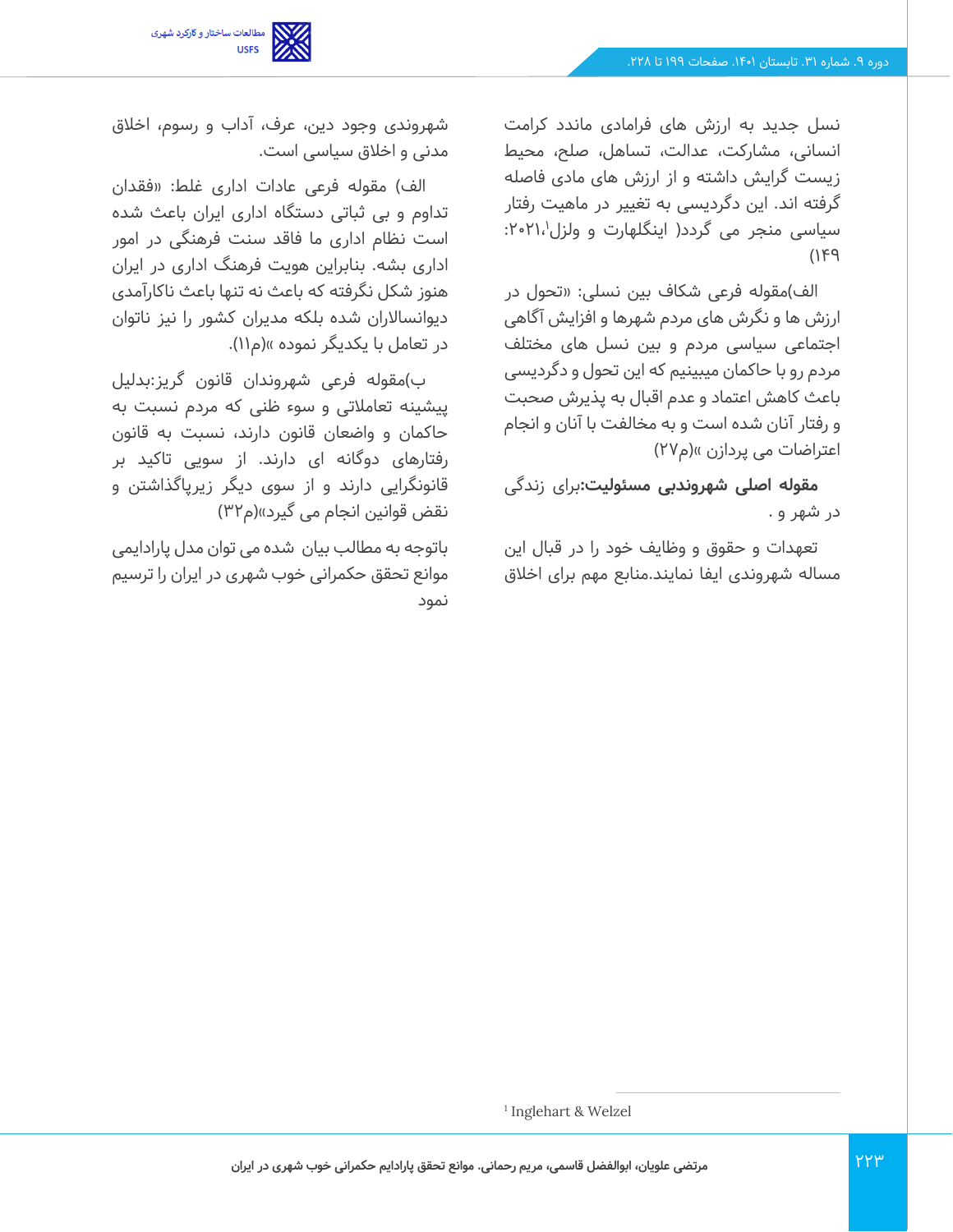

**شکل 2 مدل پارادایمی موانع تحقق حکمرانی خوب شهری در ایران** 

# **5 جمعبندی و نتیجهگیری**

حکمرانی شهری به عنوان یک پارادایم سیاستی دربردارنده کارکرد هنجاری و شناختی است و از سوی دیگر دربرگیرنده بازیگران خاص، نهادهای خاص و ایده های مرتبط با خودش می باشد. در مقایسه با پژوهش هایی که با رویکرد داده بنیاد به مساله حکمرانی شهری در ایران پرداخته اند می توان بیان داشت: در مقاله کاظمیان<sup>۱</sup> وهمکاران (۲۰۱۹) نویسندگان به محدودیت های شکل گیری حکمروایی در ایران اشاره می نمیاند. دو محدودیت نهادی و اجتماعی را از مصاحبه ها استخراج می نمایند. در محدودیت نهادی مقوالت :تعارضات سیاستی-عملکردی، معضالت قانونی، نفو ذهای غیر رسمی، روابط ناصحیح مالی و عملکردی، برون سپاری های بی فایده شناسایی شده است. در محدودیت اجتماعی مقوالت: سیاست ورزی منفی، تعدد سالیق، نگاه بدبینانه و منفعت طلبی شخصی،

عدم تحقق مشارکت جمعی، عدم شایسته ساالری بیان گردیده است. در بعد عوامل زمینه ای هم دو مقوله اصلی سیاسی و اقتصادی بیان شده است. در بعد سیاسی: ایدئولوژی های سیاسی حکومت مرکزی، اجرای نادرست دموکراسی، پیشینه حکمروایی، نبود حزب در ایران نام برد. در بعد اقتصادی مقوالت: اقتصاد رانتی و محدودیت منابع شناسایی گردیده است.

امینی شاد<sup>۲</sup> و همکاران (۲۰۱۹) درصدد طراحی الگوی حکمرانی خوب در شهرداری تهران بر اساس روش گراندد تئوری استفاده شده است. عوامل علی موثر در طراحی این الگو شامل جامعه مدنی، ذی نفعان سیاسی، دستورالعمل های نهادهای باالدستی، تغییر و تحوالت محیطی، عوامل مدیریتی، عوامل نهادی، عوامل استراتژیک شناسایی شده است. عوامل زمینه ای هم شامل:انعطاف پذیری سازمانی، ظرفیت های منابع سازمانی، حمایت

<sup>1</sup> Kazemiyan

<sup>2</sup> Amini Shad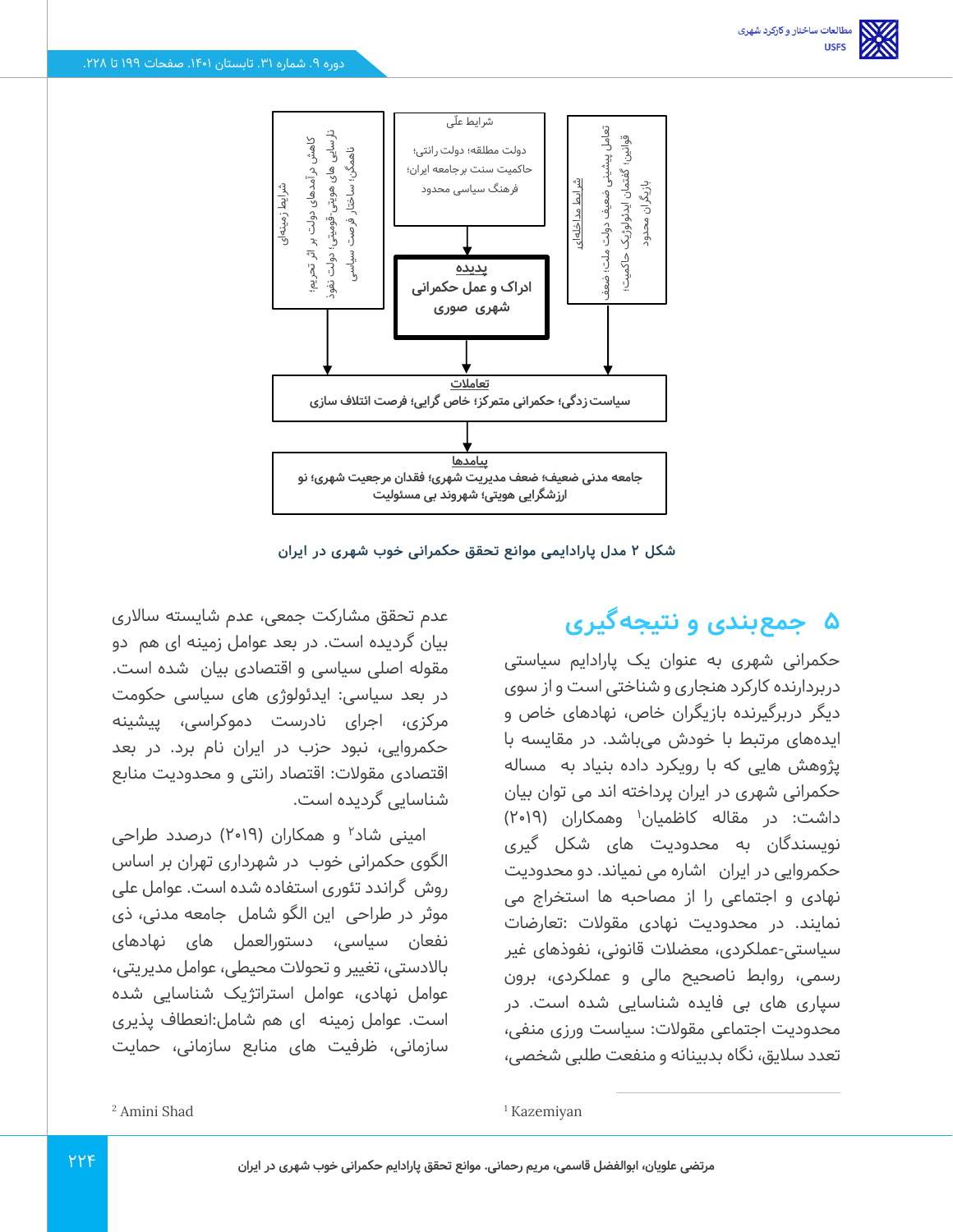

قانونی، مدیریت موثر منابع انسانی بوده است. عوامل مداخله ای هم شامل:موانع حقوقی و قانونی، موانع فرایندی در سازمان، ضعف های مدیریتی را در بر می گیرد.راهبردهای استخراج شده نیز شامل: ظرفیت های آموزشی، افزایش ظرفیت های اقتصادی، تقویت ارتباطات موثر در جامعه مدنی، افزایش چابکی سازمانی بوده است و نهایتا ً پیامدهای مورد نظر شامل: توسعه مشارکت، بهبود عملکرد شهرداری و توسعه پایدار شهری است.

کاظمیان' و همکاران (۲۰۱۹) به طراحی الگوی ساختار حکمروایی محلی در نظام مدیریتی ایران براساس نظریه داده بنیاد ساخت گرا پرداخته اند. نقش های حکمروایی محلی را در دو نقش ارتباطی و اختصاصی محلی بیان می کنند. نقش اختصاصی محلی شامل: اجرائی- خدماتی، تسهیل گری است. در نقش ارتباطی محلی مقولات هماهنگی، مشارکتی و واسطه گری بیان گردیده است. نقش آفرینان محلی هم به 4 مقوله تقسیم می شوند: بخش مردمی، بخش خصوصی، بخش عمومی و بخش دولتی است.

lin-Chao & Hong( 2002 )به بررسی حکمرانی خوب شهری در چین پرداخته اند. نتایج یافته های آنها عبارت است از: -توجه حکومت، اجتماع و افراد برای کنترل فقر و محالت فقر و کثیف جدید شهری،بازسازی اقتصاد شهری براساس تکنولوژی باال و جدید، همکاری رابطه مند بین رشد اقتصادی و مدیریت محیط زیست برای توسعه پایدار کالنشهر بیجینگ.

Uzun( 2007 )به بررسی حکمرانی خوب شهری در استانبول می پردازد که یافته های ان عبارت بودند از: -تعامل فاکتورهای اقتصادی و نهادی از طریق نیروهای سیاسی، فرهنگی و زمینه ای در ساخت دهی ساختار استانبول ،حضور نیروهای جهانی در سیستم مدیریت شهری،افزایش مشارکت بخش خصوص در توسعه شهری استانبول .

Sheng Kioe(2010 )به بررسی حکمرانی خوب شهری در کشورهای آسیب جنوب شرقی می پردازد که داده های بدست کسب شده عبارت است از: - تمرکززدایی سیاست ها به حکومتهای محلی،خصوصی سازی و ائتالف بر مکانیسم های بازار،اثربخشی کارکرد نواحی شهری و حمایت از رشد اقتصادی ،اثرگذاری اقتصادجهانی.

Shah(2006 )در پژوهشی که برای یانک جهانی انجام داده است به حکمرانی محلی در کشورهای در حال توسعه می پردازد. در این پژوهش به نقش جهانی شدن و انقالب ارتباطات، مدیریت بخش عمومی درست که به توسعه اقتصادی و برابری اجتماعی برای گروه های آسیب پذیر منتج می گردد، مکانیسم های نهادی که به تقویت شهروندان که به پاسخگویی حکومت منجر می شود، تغییر مسئولیت ها به حکومت های محلی.

شناخت و مدل حکمرانی مساله ای اقتضایی است و نیازمند طراحی مدل برای هر کشور است. در همین راستا در جمهوری اسالمی ایران پس شناخت موانع موجود قابل طرح و بیان خواهد بود. نوع حکومت در ایران بصورت متمرکز و بسیط است و جایی برای حکومت محلی باقی نمی ماند. شرط مهم و اثر گذار ، داشتن اختیارات، خودمختاری و استقالل برای حکومت های محلی است. برمبنای اصلی همیاری ارایه خدمات به مردم بایستی از طریق نزدیکترین سطح حکومت انجام گیرد. بنابراین لازم است بین امر ملی از امر محلی تفکیک قایل شد و برای این کار هم الزمه اصالحات نهادی انجام گیرد. حکومتی که درآمد آن رانتی است و این رانتی بودن باعث استقالل دولت از جامعه، حامی پروری، تضعیف نهادهای مدنی و جلوگیری از خالقیت و نوآوری بخش خصوصی می گردد. این نگرش همراه با فرهنگ سیاسی تبعیت و محدود در کشور همراه است. این شکل از شرایط علی باعث شکل گیری ادراک و فهم صوری و ظاهری از عنوان حکمرانی خوب شهری شده است. ساخت

<sup>1</sup> Kazemiyan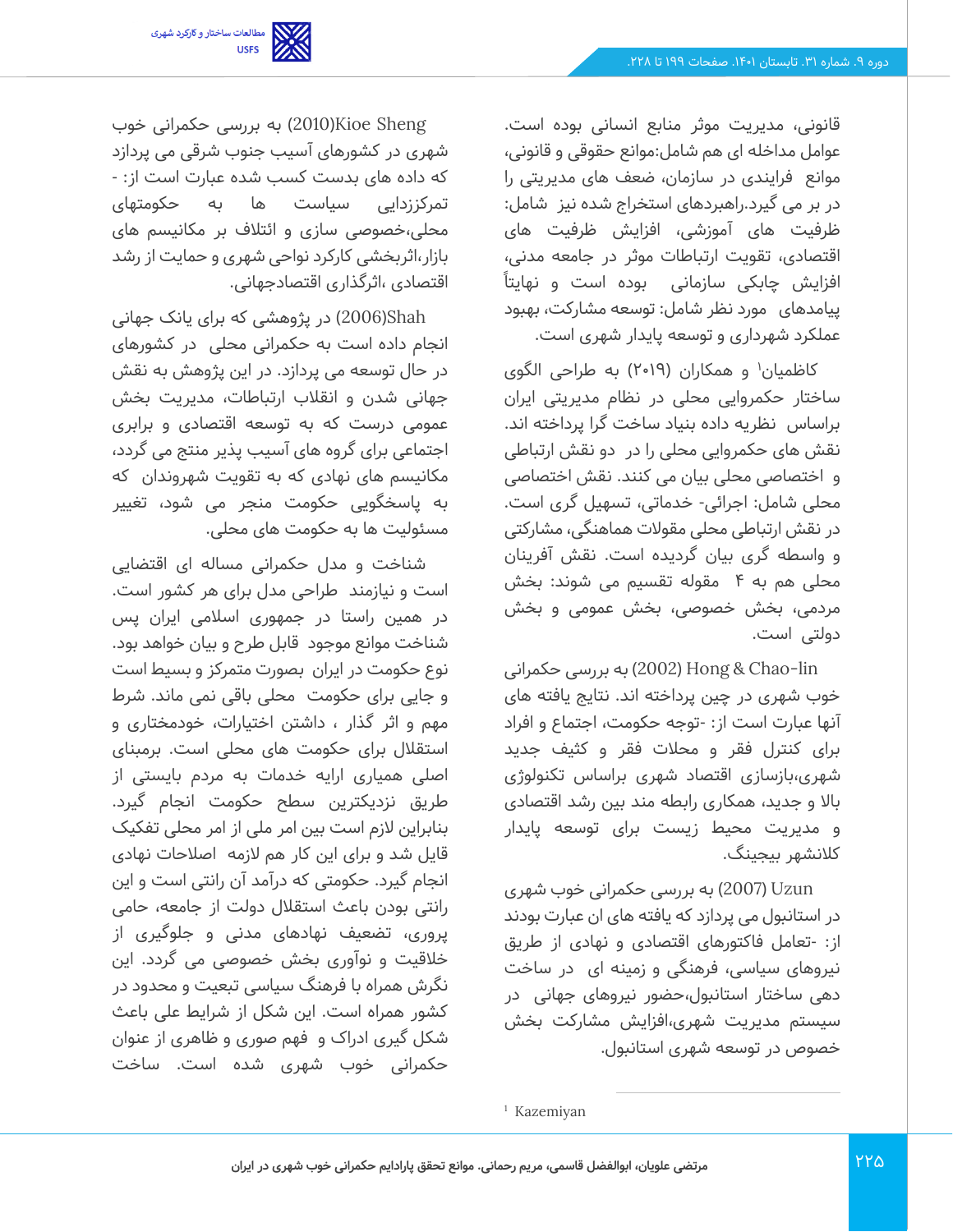جغرافیایی وژئوپلتیکی کشور، پیشینه تعامالتی سست دولت وملت که توام با بدبینی و سیاست زدگی جامعه همراه بوده است. قوانین مبهم و تفسیر پذیر، وجود بازیگران و نهادهای محدود در کشور همه باعث شده است که فرایند تمرکز حکمرانی ادامه یابد، نگاه خاص نگری باقی بماند و پیامد این شرایط باعث شکل گیری جامعه مدنی ضعیف و وابسته، نداشتن ایده و تصاویر کالن برای شهرها که خود باعث یکسان بینی شهرها شده بدون توجه به قابلیت های نسبی و اضافی شهرها، شکاف های نسلی و ظهور ایده های جدید و نوعا مخالف با ایده های مسلط و مدیریت شهری ضعیف که خود باعث ظهور و کاهش سرمایه اجتماعی، زیرساخت های شهری نامناسب، انفعال هنجارهای سیاسی در شهر ها گردد. با استخراج مقوالت مصاحبه های انجام گرفته می توان موانع موجود در تحقق حکمرانی خوب شهری در ایران را در سه مقوله پارادایمی نهاد، ایده و دولت چنین بر شمرد: مقوله نهادی عبارت است از : مولفه های دولت

مطلقه، فرهنگ سیاسی محدود، خاص گر ایی، ضعف مدیریت شهری، جامعه مدنی ضعیف، دولت رانتی، کاهش درآمدهای دولت بر اثر تحریم، دولت نفوذ ناهمگن، ساختار فرصت سیاسی، سیاست زدگی، ضعف قوانین؛ در مقوله ایده مولفه ها شامل : نارسایی های هویتی، تعامل پیشینی ضعیف دولت - ملت، گفتمان ایدئولوژیک حاکمیت، فقدان مر جعیت شهری، حکمرانی متمرکز، نو ارزش گرایی هویتی، حاکمیت سنت بر جامعه ایرانی؛ و نهایتا ً مقوله بازیگران مولفه های شناسایی شده عبات اند از: بازیگران محدود، فرصت ائتالف سازی، شهروند بی مسئولیت.

پیشنهادات مستخرج از داده های مصاحبه ها به نوعی بیانگر.1: وجود حاکمیت قانون و تبعیت از قانون و به روز شدن قوانین .2فهم و اراده حکمرانان و تیم سازی آن ها و داشتن مرجعیت و تصاویر کالن از حکمرانی خوب شهری ۳.تغییر نگاه دولت و جامعه از یکدیگر و داشتن رویکرد همکاری جویانه

## **منابع**

- Barakpour.N(2002). Transition from urban government to urban governance.A thesis submitted to the Department of urban planning of the Tehran for degree of Doctor of Philosophy. (in Persian).
- Béland,D. Cox, R.(2013). Valence, Policy Ideas, and the Rise of Sustainability Governance: An International Journal of Policy. *Administration, and Institutions*, 26(2): 307–328.
- Creswell,J(2015). Qualitative inquiry and research design : choosing among five approaches.Translated: Hassan Danaeefard .Hossein Kazami.Tehran:Saffar. (in Persian).
- Cruz,Nuno. Rode,Philippe. Mcquarrie, Michael(2019). New urban governance: A review of current themes and future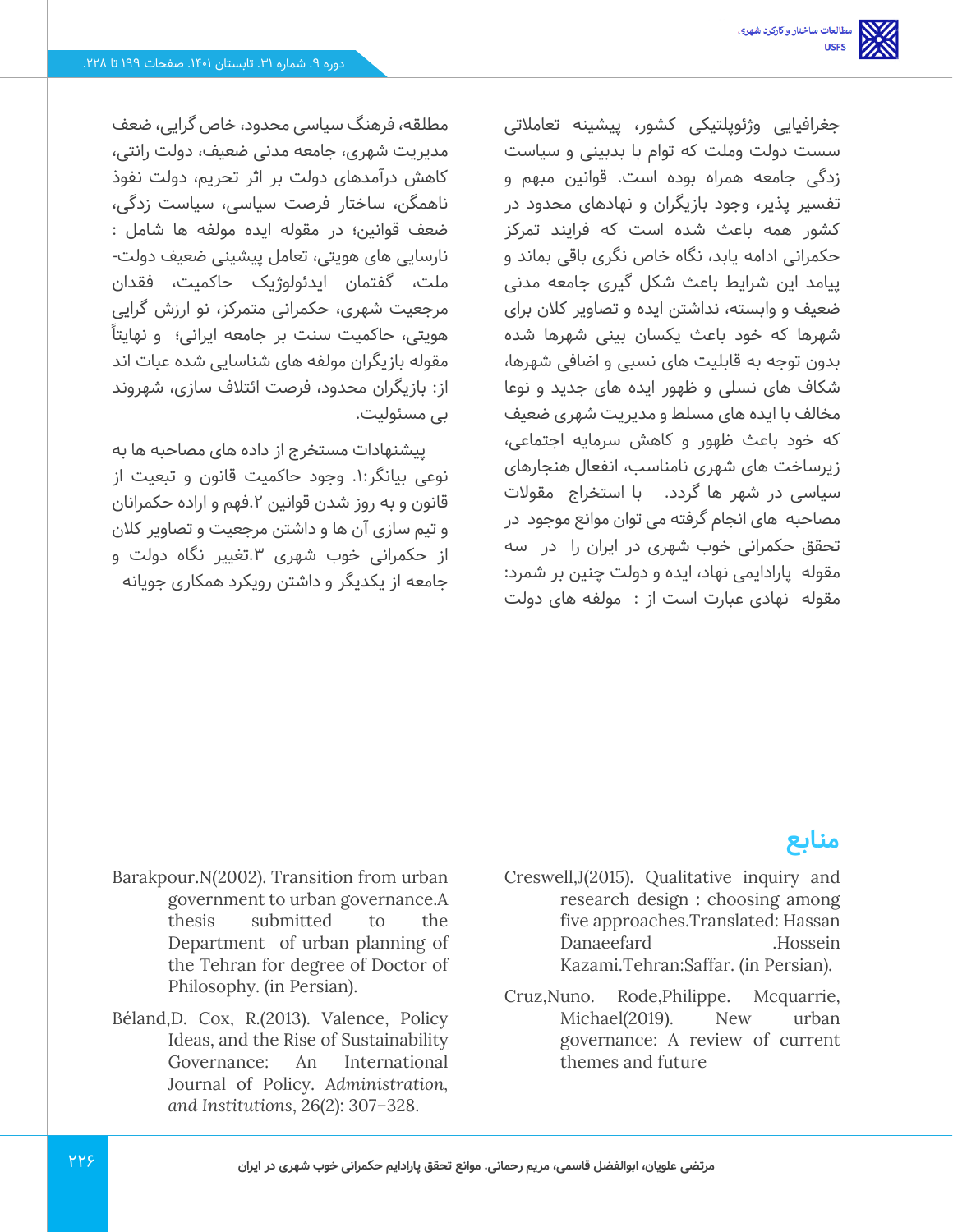

Priorities. *Urban Affairs Association,*41(1):1- 19

- Daigneault, P.(2014).» Three Paradigms of Social Assistance». Sage Open: 1-8. DOI: 10.1177/2158244014559020.
- Danaeefard,H. Emami,M(2007) Qualitative Research Strategies: Reflections on Grounded theorizing .Managment Thought.Vol.1,N.2.pp69-97. (in Persian).
- Ennser-Jedenastik, L, (2015), "The Politicization of Regulatory Agencies: between Partisan Influence and Formal Independence", Journal of Public Administration Research and Theory, First Published Online August 24.
- Flick,U.(2020) An Introduction to Qualitative. Translate:Hadi Jalili. Tehran:ney.research 3<sup>rd</sup> ed. (in Persian).
- Inglehart,R.Welzel,Ch(2021).
	- Modernization, cultural change, and democracy : the human development sequence.translated: Yaghoub Ahmadi.Tehran:Kavir. research 3rd ed. (in Persian).
- Hall. P.(1993). Policy Paradigms, Social Learning, and the State: The Case of Economic Policymaking in Britain. *Comparative Politics*, 25(3) : 275-296.
- Hogan, J. Howlett, M.(2015).Policy Paradigms in Theory and Practice Discourses, Ideas and Anomalies in Public Policy Dynamics, Palgrave Macmilian.
- Hajiyousefi,A.M(2009).State,Oil and Economic
- Development in Iran.Tehran: Islamic Revolution Document Center. (in Persian).
- Kooiman, J. (1993) 'Social-Political
- Governance: Introduction', in: J. Kooiman (ed.) Modern Governance, London: Sage.
- Leradership Academy programme. (2017). Good Local Governance. Council Of Eurupe.

Noghani Dokht Bahmani,M. Mohammadi,F. Kermani,M(2019).Theory Construction Qualitative Studies(Applied approach to Grounded theory). Mashhad: Ferdowsi University.(in Persian).

- Peters, B. Guy,Piere,jan(2016). Comparative Governance (Rediscovering the Functional Dimension of Governing). Cambridge University Press.
- Peters, B. G., & Pierre, J, (2004), "Politicization of the Civil Service: Concepts, Causes, Consequences", In B. G. Peters & J. Pierre (Ed.), Politicization of the Civil Service in Comparative Perspective: The quest for control (Routledge Studies in Governance and Public Policy) (pp. 1-13), London & New York, Taylor & Francis e-Library.
- Peters,B. Guy & Pierre ,Jon.(2015). Governance and Policy Problems: Instruments as Unitary and Mixed Modes of Policy Intervention . *Asia Pacific Journal of Public Administration*, 37(4): 224–235.
- Pierre,Jon.(1999). Models of Urban Governance The Institutional Dimensionof Urban Politics.*Urban Affairs Review*, 34(3): 372-396**.**